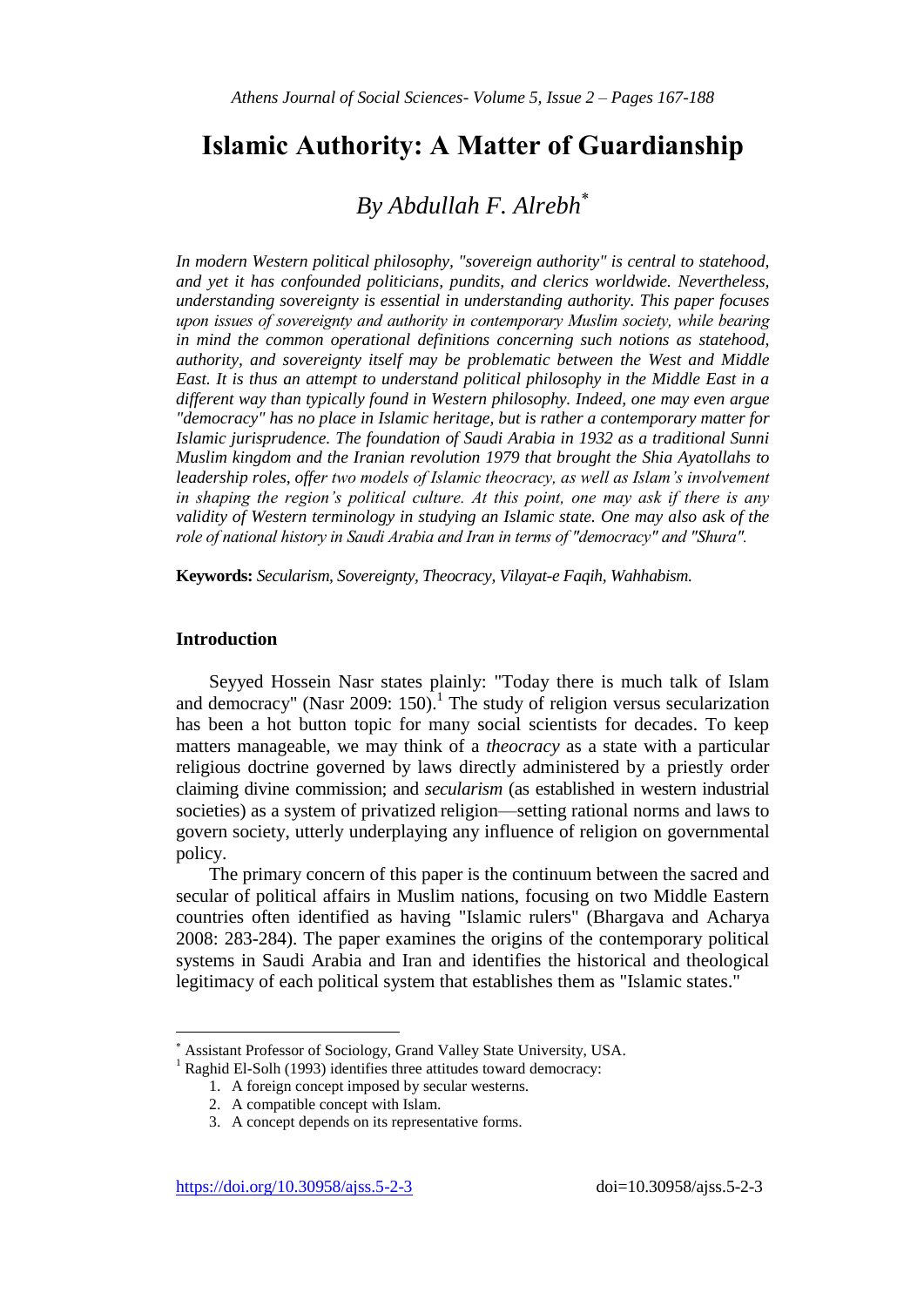These waters are entered with the admonition from Bernard Lewis (2010: 55) firmly in mind:

"… of all the non-Western civilizations in the world, Islam offers the best prospects for Western-style democracy. Historically, culturally, religiously, it is the closest to the West, sharing much—though by no means all—of the Judeo-Christian and Greco-Roman heritage that helped to form our modern civilization. From a political perspective, however, Islam seems to offer the worst prospects for liberal democracy."

For the present purposes, "theocracy" shall specifically refer to the establishment of religion as *the source* of norms and laws and "secularization" will refer to non-religious forces having an *increasing influence* over the operation of society (thus an *ideal type* of a secular society would be one devoid of any religious influence in matters of the state).<sup>2</sup> In this regard, it worth noting "secularization" is *not* synonymous with "democracy", "freedom", or any similar modernist term. Indeed, some versions of secular society are potentially as restrictive and totalitarian as the strictest theocracy (e.g., the USSR or Maoist China); secularism is not a synonym for liberty.

From the Weberian perspective, rational-legal authority is favoured over the traditional and charismatic; thus, the functional/secular is preferred to the sacred/ theocratic. According to Thomas Luckmann (1979: 133)

"The 'secular' segments of the social structure developed pragmatic norms whose actual (or assumed) tendency toward 'functional rationality' justified the liberation of the institutional domains from the values embodied in the traditional sacred cosmos. Numerous, potentially competitive systems of ideas came into existence, each tied to a social basis of its own."

W. H. Swatos and Peter Kivisto (1998) inform us that Luckmann is among those who functionalize "secularization" to maintain rationality in modern institutions beyond the public sphere to include family and individuals. Therefore, Luckmann is perfectly correct when he states "religion is a private matter" (1979: 136) with both political and socio-psychological meanings in a secular society.

The development of sciences often reveals irrational superstitious norms ruling societies, some derived from religious beliefs. In this vein, Max Weber called such a process of cultural rationalization of societies the "disenchantment of the world" (Mills and Gerth 1958: 133). However, a theocracy *relies* on the cultural norms (i.e., religion), which derives its legitimacy from traditions and/ or charisma; clergy emphasize "rational" evidence for the validity of their beliefs.

 $\ddot{\phantom{a}}$ 

<sup>2</sup> According to *The New Dictionary of Cultural Literacy*,

<sup>1.</sup> Theocracy: "A nation or state in which the clergy exercise political power, and which religious law is dominant over civil law" (2002: 327).

<sup>2.</sup> Secularization: "refers to the declining influence of religion and religious values within a given culture" (2002: 109).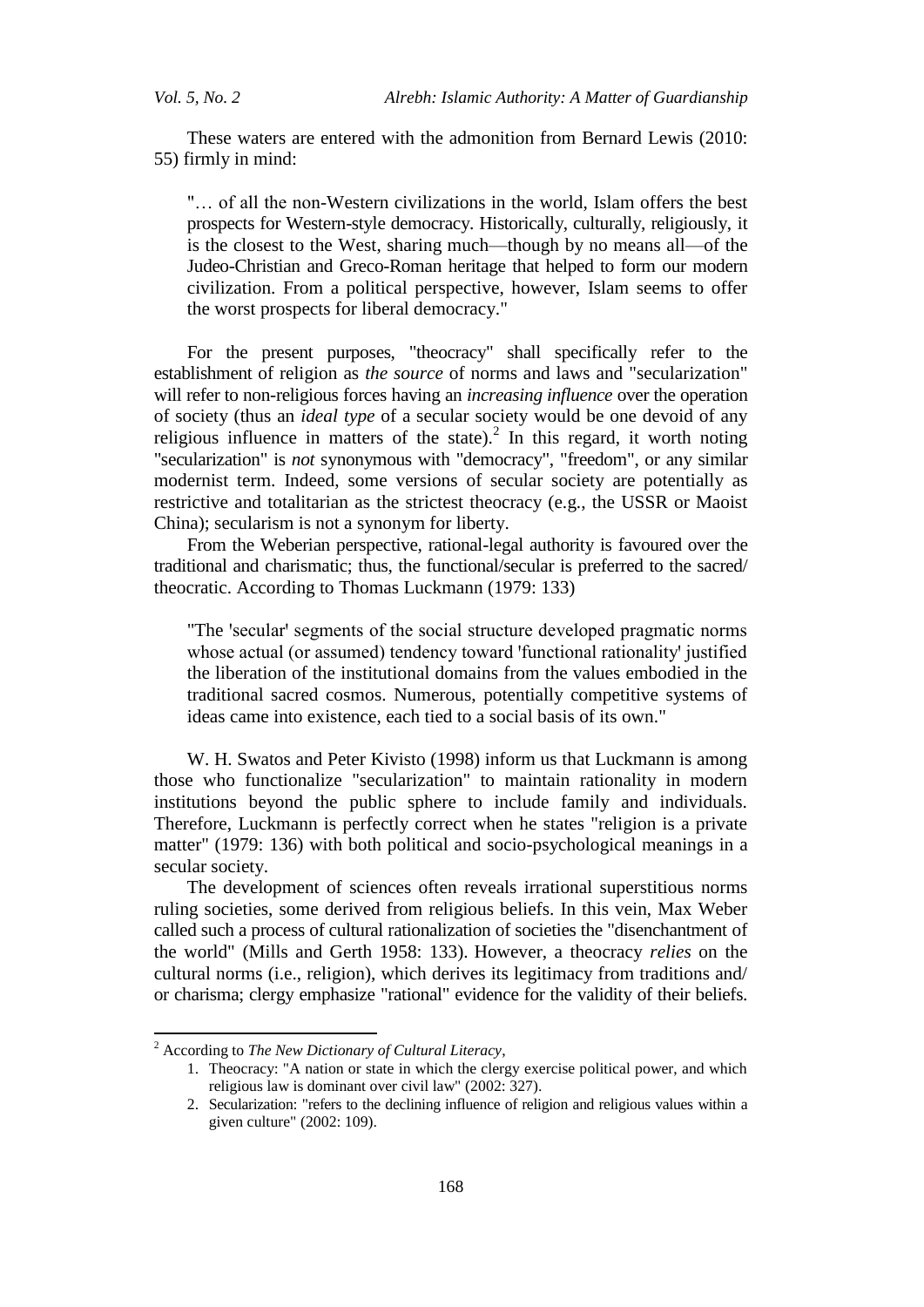However, the validity of the religious beliefs is not of interest in this paper, nor is religion itself. Theocracy is a socio-political practice deriving its legitimacy from religion as a cultural tool. As such, it limits the masses' opportunity to alter these norms and laws as dealing with any challenge to dogma regarding Divine volition. For believers, a theocracy might well be considered to have a divine legitimacy. Thus, this paper rejects dealing with "religion", "religiosity", and "theocracy" as synonymous.

According to the *Encyclopedia of Religion and Society*, "[d]eclining religious authority allowed the development of functional rationality" (Swatos and Kivisto 1998: 453). In addition, C. Wright Mills (1958: 32-33) argues,

"[o]nce the world was filled with the sacred—in thought, practice, and institutional form. After the Reformation and the Renaissance, the forces of modernization swept across the globe and secularization, a corollary historical process, loosened the dominance of the sacred. In due course, the sacred shall disappear altogether except, possibly, in the private realm."

Indeed, secularization and religion are not truly comparable. Religion as belief, involves piety in practice. On the other hand, secularization involves a principle of the separation of religious institution and government institutions, emphasizing the privatization of religion. Thus, the discussion of the moment concerns secularism versus *theocracy* (rather than *religion*), as a theocratic government is pursuant to the doctrine of a particular religion as the source of socio-political norms. This clarification helps the reader to skip fruitless arguments presenting secularism as "anti-religion" or even "agnostic/atheist/anti-theist." Comparing theocracy with secularism is a socio-political matter, not a theological one, as religiosity is not equal with the religion itself. Religiosity is the human understanding of religion, as subject to error and accuracy.

This paper distinguishes the sacred from the secular in the state structure of Iran and Saudi Arabia, and links the contemporary sacred politics to the Islamic heritage based on the Sunni and Shia different interpretations of the legitimate leadership. The "theocracy" in this case refers to *Sharia* law. Alternately, "secularism" in predominantly Islamic nations recalls "irreligious", "modern" ways of thinking affecting Muslim societies, such as socialism, modernist liberalism, and nationalism. In this regard, Saudi Arabia and Iran are the best cases for studying the "theocracy" end of the continuum, as they apply *Sharia* as derived from Islamic text. Thus, readers need to be aware of the cultural and historical context of political authority in the Muslim world at the beginning of the  $20<sup>th</sup>$  century. This context takes a considerable part of this paper, as the whole debate of Islam and/versus democracy in general, in Saudi Arabia and Iran in particular is built on this context.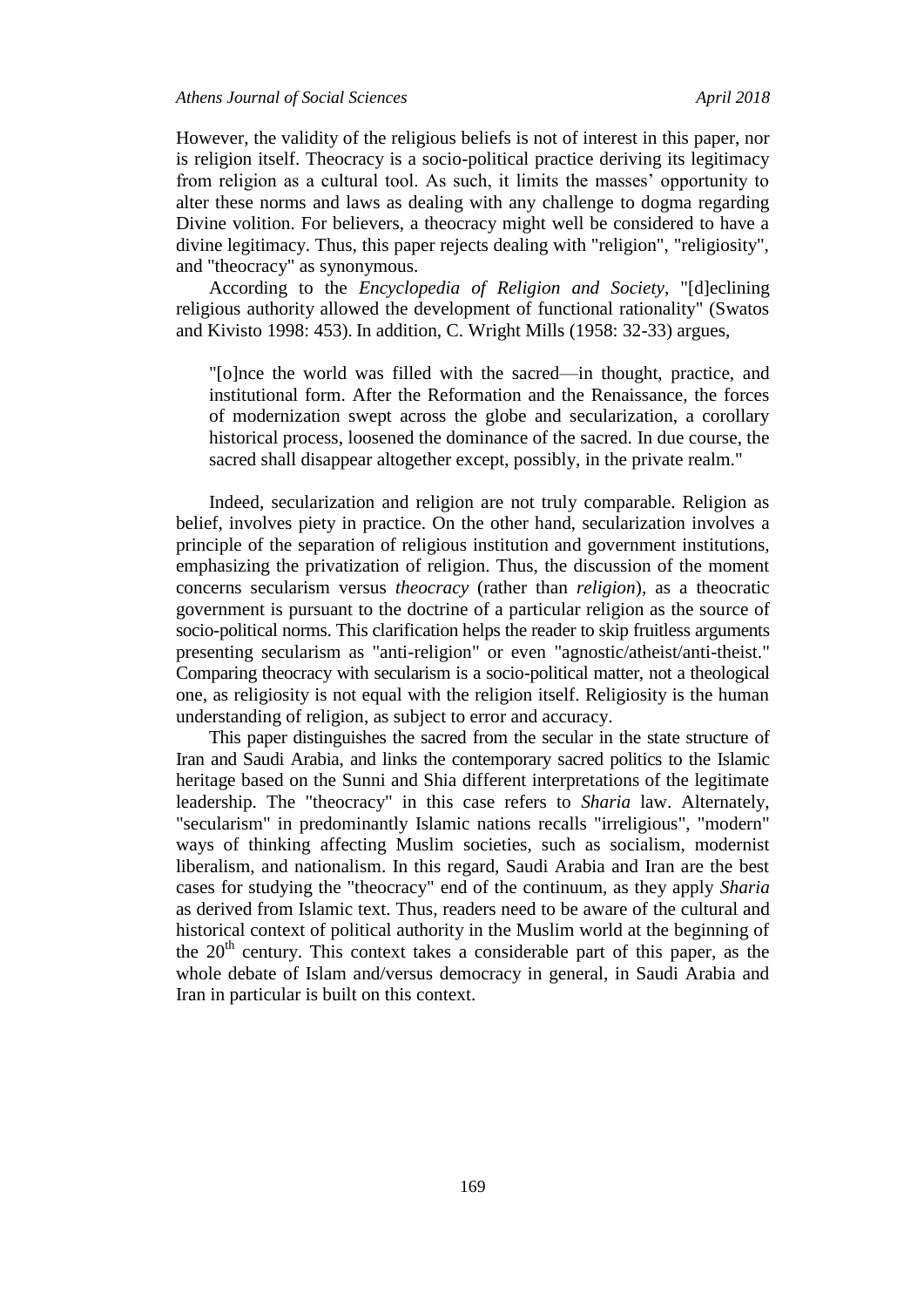$\ddot{\phantom{a}}$ 

#### **Terminology**

The term "sovereignty" as applied in Western social science scholarship does not exist in the Islamic literature. Instead, *Hakimiah* (the best translation is "governance") is the Islamic term means the right to rule and make laws. Abu Hamid al-Ghazali<sup>3</sup> (1960) described *Hakimiah* as "obedience to Allah and obedience to those whose obedience is duty according to Allah" (*c.f.* Quran 4/59). Therefore, Allah is the source of *Hakimiah*; nobody enjoys it away from Him and everyone must obey Him as a duty. This naturally brings up the term *wali al-amr*—which means the "guardian" or Muslim religious ruler—whose authority in Muslim society is absolute. Thus, as the relationship between state and religion is concerned, *Hakimiah* supports the efforts of Islamic reformers advocating to revise constitutions, and aims to link the "nation state" with the "Islamic thoughts" (Oumlil 1985: 167-169).

Much like "sovereignty", the term "authority" in Western social science scholarship also has no place in Islamic literature. Similarly, the term  $amr<sup>4</sup>$  may be a concern of translation issues, but generally refers to the governing of the *Ummah.*<sup>5</sup> Thus, as mentioned above, the term *wali al-amr* means the Muslim religious ruler, and therefore these terms—*Hakimiah* and *al-amr*—are beyond mere "political structure", as they have been accepted as part of the adherent's daily religious beliefs. Thus, the applications of these terms differ according to various Muslim sects.

## **The Bases of Authority in the Islamic Heritage**

While Shia Muslims believe in the divine assignment of the succession of the Prophet Muhammad, Sunni Muslims do not believe that God has chosen particular successors ("caliphs"). These theological interpretations explain much of the variation of the clergy's power upon the masses within each Islamic school. From the Shia perspective, the successors of the Prophet are the twelve Imams he listed in his *Hadiths*. 6 The last *Imam*—named al-Mahdi— has been withdrawn

Also known as al-Imam Al-Ghazali (1058 – 1111). One of the most influential Muslim philosophers. Born in Persia and traveled to different Muslim cities such as Baghdad, Mecca, and Madinah.

<sup>4</sup> Approximate meanings to the Arabic word *amr* would include: order, ordinance, affair, decree, and instruction

<sup>5</sup> The Arabic word meaning is "nation" or "community". For example, the term *al-Ummah al-Islamiah* means the whole Muslim nations or communities in the global perspective. Similarly, *alUmmah al-arabyah* which means the entire Arab world.

 $6$  A historical note is necessary here. The majority of Shia identify with the "Twelvers", sharing most other Muslims' beliefs, though with some specific and significant differences. They believe in the "khalifa" or "caliph", which means the successor to the Prophet as appointed by God. Those successors are *only* Ali Bin Abi-Talib (the cousin of the Prophet Mohamed and his son of law, 599-661 AD) and 11 of his descendants; thus they are called "Twelvers", referring to the first 12 Imams. They look at those 12 Imams as sacred, infallible people selected by God Himself to take care of Islam after the prophet passed away. Furthermore, the last Imam, Al-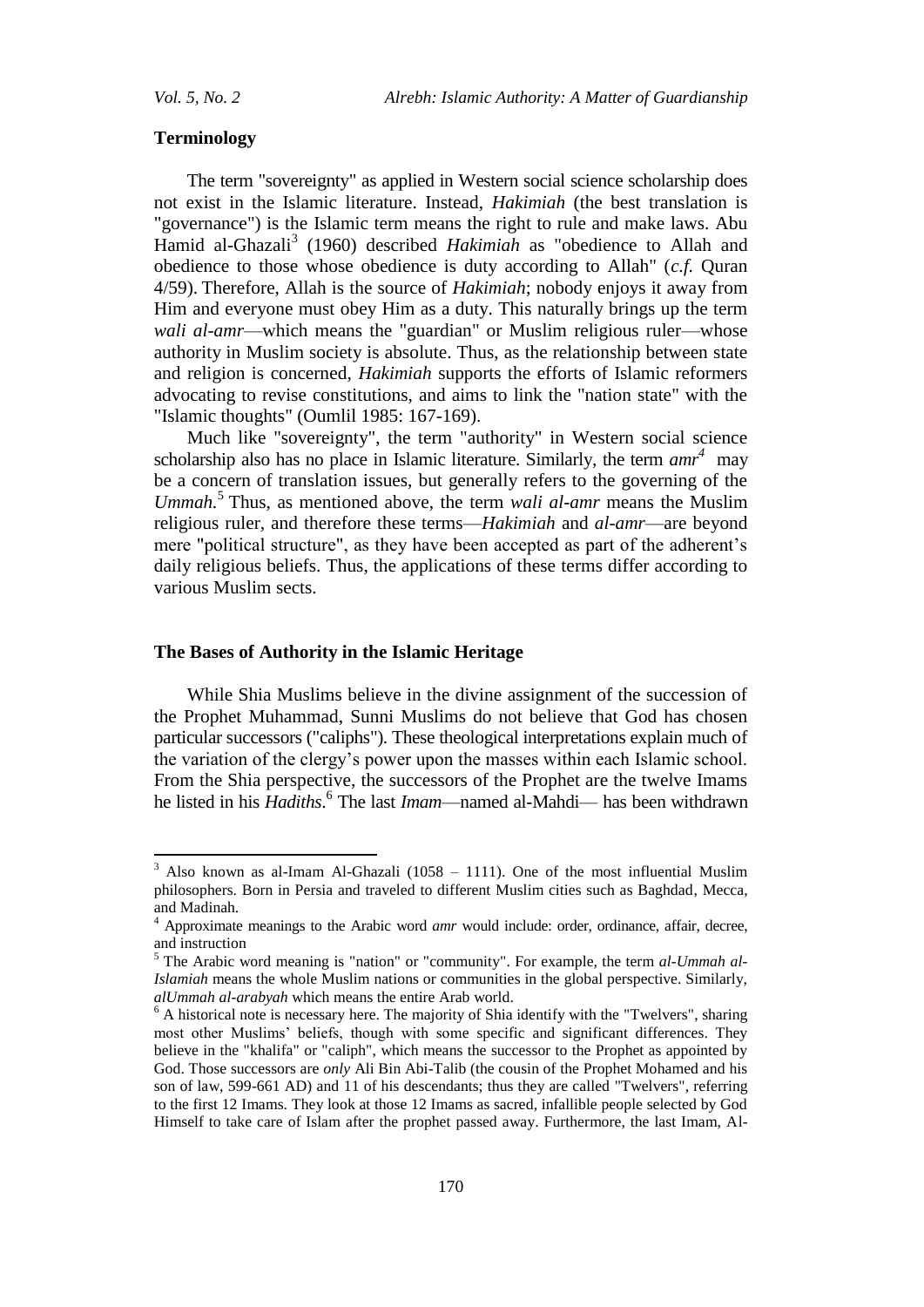1

by Allah "into a miraculous state of occultation (hiddenness) in 939 C.E." (Nasr 2007:67). He will remain in his occultation until Allah calls him again to come as the saviour ("messiah") of this world. According to the Shia literature, Al-Mahdi left a testament to his followers referring them to the religious scholar with the greatest knowledge of the religion. Thus, Shias believe in the clergy as the successors of their Imams. On the other hand, Sunnis do not believe in such divine assigning of rulers. They believe in the stability of Muslim nations under a single strong ruler, regardless of his level of religiosity. As long as he does not deny any principles of Islam, all Muslims—including the clergy—must obey him. Obeying the king put clergy in a position of playing a secondary role in politics and governance in Saudi Arabia, as their role is limited to legitimize the royal rule and interpret *Sharia* law (Al-Atawneh 2009).

Going back to the early history of Islam, right after the death of Prophet Mohammed (571-632 AD), a number of Muhammed's followers supported Ali Bin Abi-Talib to be the successor of the Prophet based on the Prophet's testament in Ghadir Khumm.<sup>7</sup> Another group of followers were arguing about who should succeed the prophet, a man from Mecca "*Muhajirun*" or Madinah "Ansar,"<sup>8</sup> and both do not concern the mentioned testament. The second group reached their final decision and selected Abū Bakr aṢiddīq from Mecca as the first Caliph, and impose his authority as the guardian of Muslims. Since then, Sunni believe in the *de facto* rule; either through selection by circle of decisionmaking,<sup>9</sup> or through appointment by the former ruler like what happen with the second Caliph Umar ibn Al-Khattāb who was appointed by Abū Bakr aṣ-Ṣiddīq. The *de facto* rule became a norm with the Umayyad Caliphate (661–744 AD) that became the first Muslim Monarchy.

The group that advocated for Ali Bin Abi-Talib still identify him as the legitimate successor of the Prophet, and consider those who proclaimed themselves Caliphs as non-legitimate rulers. Even when Ali was selected to be the forth Caliph (656–661 AD) based on Sunni norm, his adherent did not see this selection as a source of legitimacy, they argued that, he was finally got "his right" and led the Islamic state. However, some figures —who are well respected in the Sunni literature—fought Ali until they attained de facto rule and established their monarchy. Ali's eleven descendants enjoy—in Shia's mind— the same status of Ali as the legitimate guardians of Muslims. Basically, Shia believe that early

Mahdi (born 869 AD), was hidden by the order of God and is the messiah who will rid the world of injustice alongside Jesus.

 $7$  Ghadir Khumm is place where Prophet Muhammed gave a speech that considered by Shia the testament appointing Ali as his successor, while Sunni see this as no more that in a sign of high esteem and affection. Both sects recognize the verbal part of the Hadith, however, they interpret it in different ways. This story occurred 632 AD 3 months before Prophet Muhammed passed away.

<sup>8</sup> Mecca: The birthplace of Muhammed where he started his mission. The believers from Mecca who joined the Prophet Medina called *Muhajirun*, which means immigrants in Arabic. Madinah: The First capital of Islam, as Muhammed migrated to it escaping from Mecca elite who were anti-Islam. The believers from Medina who welcomed and supported the Prophet called *Ansar*, which means adherents in Arabic.

<sup>9</sup> In Arabic, Pronounce *Ahl al-Hall wa al-Aqd*, which means people who enjoy power within the nation and can affect the political decision.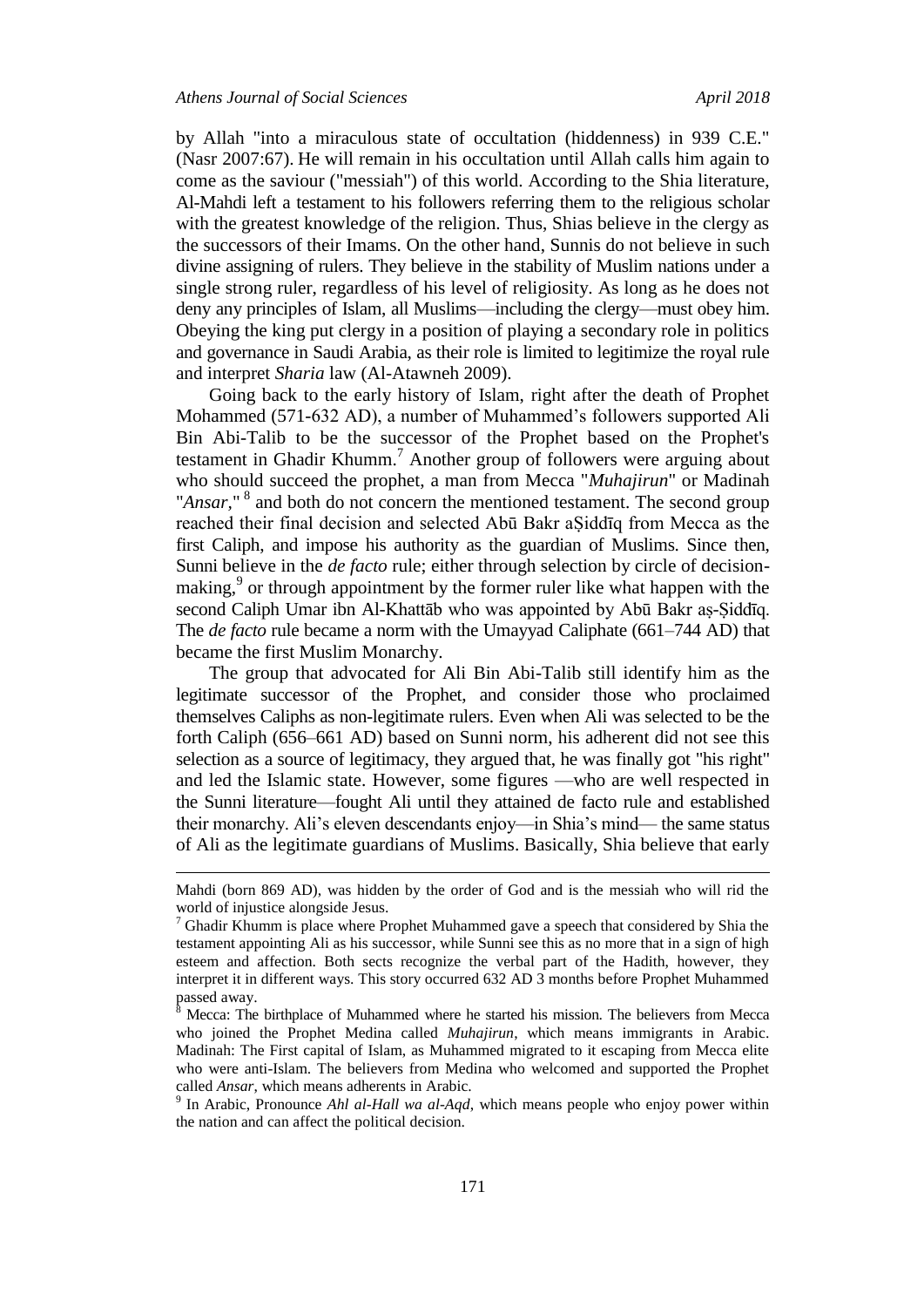Muslims ignore the prophet's testament in Ghadir Khumm and let down the legitimate leader Ali, and then his 11 descendants, which is considered in the Shia perspective as denying the divine grace by rejecting the rightful Imams and Caliphs. Thus, from Shia perspective, the guardian of Muslims is the ideal man of piety and religious knowledge, and if he could not rule politically, good Muslims should stick to him to learn the true way of Islam until he —or one of his successors— get the political rule of the nation of Islam.

Here is the point; the bases of legitimacy of Sunni and Shia sects are different: the *de facto* ruler versus the pious teacher. Applying these bases in the modern history, the successors of the *de facto* ruler is the political leaders (i.e., monarchs and presidents) regardless of their piety levels. On the other hand, the successor of the pious teacher is the mullah "clergy" regardless of their political history and knowledge. Therefore, the clergy have the divine legitimacy as *wali al-amr* in Shia, while for the Sunni this legitimacy is reserved for the political ruler.<sup>10</sup>

Hassan al-Banna  $(n.d.)$ <sup>11</sup> argues that the ideas of constitution and citizenship are coming from the core of Islam and are not derived from the West, predating the Western applications of these concepts by centuries. al-Banna avoided provocative terminology, such as describing non-Muslim citizens as *ahl al* $dimmah$ <sup>12</sup>— which requires recognizing them as citizens rather than subject to the Islamic state. As a result of rising Islamic movements, some modern Muslim states added the declaration "Islam is the religion of the state" to their constitutions, or formally recognized Islam as one of their major sources of legislation (Jadaane 1979:137-138).

## **Battling Secularism and Calling for Modernity**

Linking the terms "modernity" and "secularism" with "the West" recalls the colonial history of the Muslim world by the mostly "Christian" Western world. Indeed, the European colonization of the Middle East was beyond merely political-military control. Not surprisingly, such a negative history may easily create a wall of rejection of any Western cultural product for many Muslims; the best way to attack these concepts is linking them with the evil colonizer. Yusuf al-Qaradawi blames the Arab and Muslim ruling elites of the early twentieth century because they accepted the Western/Christian concept of

1

 $10$  According to S. H. Naser, 67:

The understanding of the term *imam* therefore differs greatly in Sunnism and Shi'ism. In Sunni Islam the term has many uses, but it is never used in the mystical and esoteric sense given to it in Shi'ism. In Shi'ism, the Imam, like the prophets, is inerrant (*ma's.um*) and protected from sin by God. He possesses perfect knowledge of both the Law and the Way, both the outer and inner meaning of the Quran. He also possesses the power of initiation (*walayah*/*wilayah*) and is the spiritual guide par excellence, like the Sufi masters within their orders. In fact, the first eight Shi'ite Imams are also central spiritual authorities or poles of Sufism and appear in the initiatic chain of nearly every Sufi order.

<sup>&</sup>lt;sup>11</sup> An Egyptian scholar (1906-1949), the founder of the Muslim Brotherhood.

 $12$  A fully "protected person" who may work and pay taxes, but is not obligated to Muslim civic duties.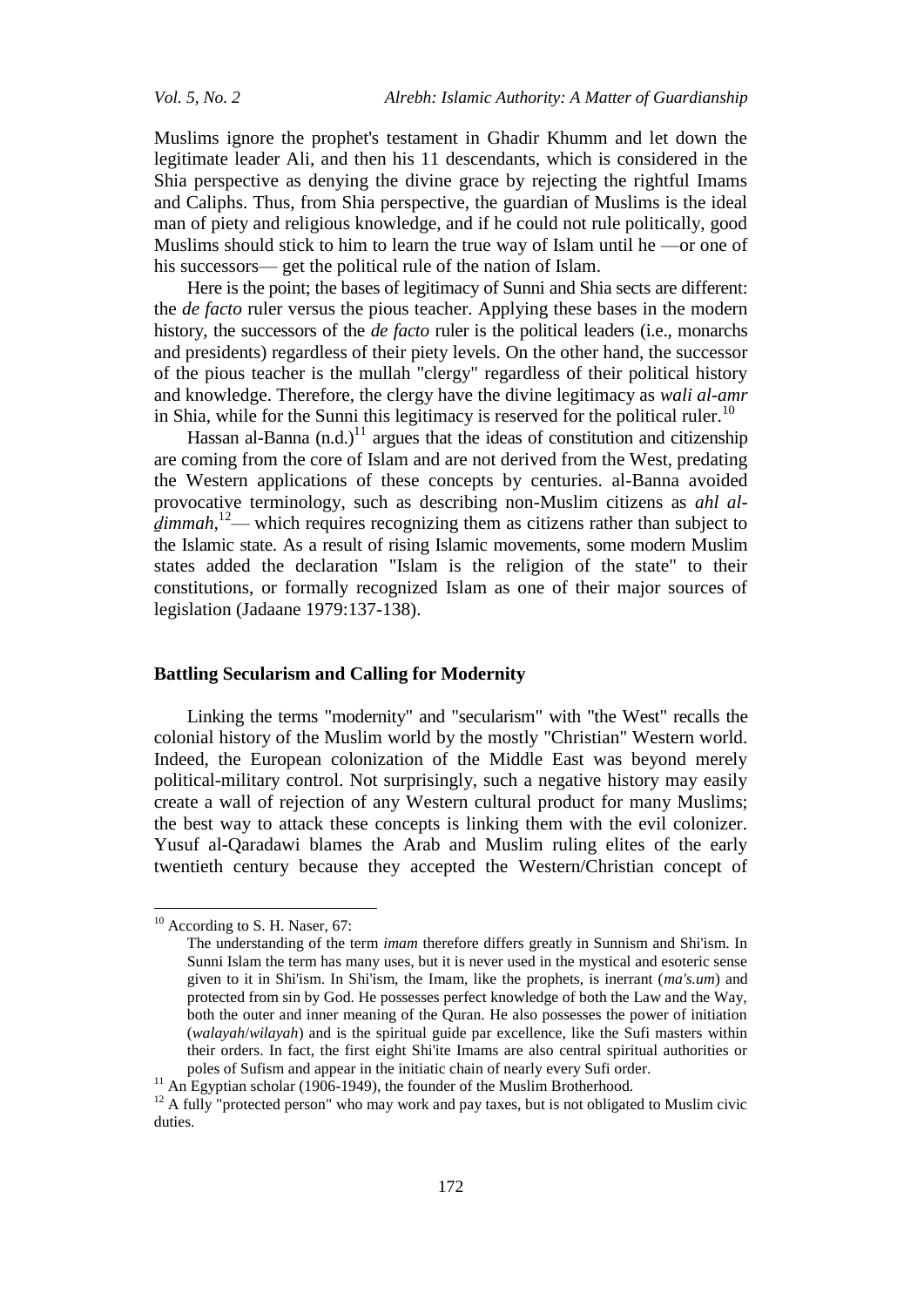religion as "merely [the] relationship between man and God", supportive of the "evil colonial concept of the separation of state from religion" (al-Qaradawi 1971: 151).

Sayyid Qutb<sup>13</sup> argues that religion and state are inseparable in Islam, as God is the only source of legislation (1992). Qutb supports that premise by arguing that letting people legislate by their collective minds gives them falsely divine roles. Abdulilah Belakziz argues Qutb's ideas are aimed at building a theocratic state that derives its legitimacy from religion rather than society. This is exactly what the modern Jihadi movements in the  $20<sup>th</sup>$  and  $21<sup>st</sup>$  centuries believed. Some scholars consider the modern laws as "infidel laws"; i.e., set by infidels who make Muslims follow them (Belakziz 2004: 210).

John Esposito (2011) discusses the Islamic attitude toward secularization from a very critical point. The conflation of concepts is shown below:

### *Modernization = Secularization = Westernization = Anti-religion*

This idea goes with "the confluence of religion, nationalism, ethnicity and tribalism in global politics in the post-Cold War … [when] religion has been used to reinforce national identity" (Esposito and Tamimi 2000: 1). This view meshes well with claims made by the proponents of secularization to diminish the role of religion as they argue for "modern rationality, science, and the ideal of representative governments as sovereign, replace religion as a source of authority, regulation and security" (Bayat 2011: NP).

However, in the Middle East, independence movements used Islamic symbols supporting their demands for liberation from the colonial forces and their desire to establish modern Muslim states. The best example illustrating this is the Iranian Revolution of 1979, which switched a secular regime into a theocratic one. Post-1979 offers a tangible model of Theocratic-Islamic rule (Bayat 2011). Moreover, the Iranian Revolution was "a movement of the poor and marginalized" (Tamimi and Esposito 2000), which opened the door for an Islamic revival in the Muslim World.<sup>14</sup> In contrast to that, the Islamic Salvation Front (FIS) in Algeria won the majority in municipal and parliamentary elections, while the Algerian army intervened to support the secular elites.

 $\overline{a}$ <sup>13</sup> Sayyid Qutb (1906-1966) an Egyptian Islamist theorist, poet, and the leading member of the Egyptian Muslim Brotherhood in the 1950s and 1960s. He published 24 books including his most popular books *Social Justice* and *Ma'alim fi-l-Tariq*. He is counted as one of the most radical members of the Muslim Brotherhood (see: Schneider and Silverman, 2006: 202, 266). He was executed by Nasser's regime in 1966.

<sup>&</sup>lt;sup>14</sup> Many Islamists consider Western democracy as something similar to *al-Shura* ("consultation"). This similarity includes recognizing the sovereignty of the masses and their right to select rulers through free elections. According to Rashid al-Ghannushi, "democracy is the best development of human thinking ... and ... it should not be rejected due to its defects, because this would support dictatorships" (1993).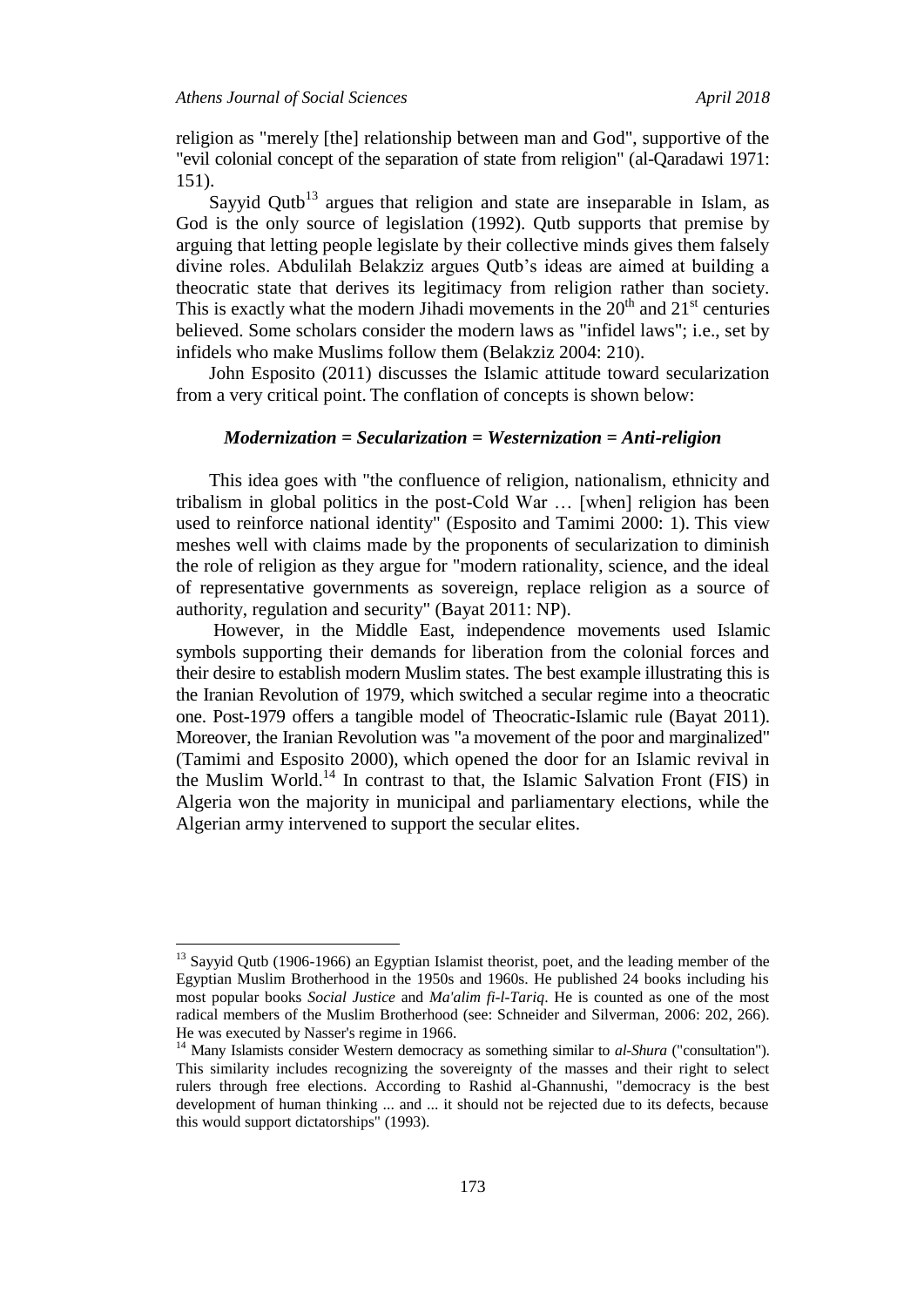$\ddot{\phantom{a}}$ 

"Thus, while it was believable to charge that the FIS was anti-democratic and that Islam (religion) and democracy were incompatible, the military's seizure of power and negation of free and fair elections to preserve a secular option was not accepted" (Tamimi and Esposito 2000:4).

Such action can be considered beyond "anti-religion" to be genuinely "antidemocratic" because the army effectively cancelled the election's result and denied the people's choices. (*Vox Populi* is not always popular with the ruling elites.) At this point, Islamists might argue that the Algerian case is an example of the "anti-religionist" Middle Eastern regimes that might call for maintaining secularism as the way for "protecting freedom" (e.g., Turkey, Egypt, and Tunisia). Same argument might be brought regarding the Egyptian coup in 2013 when the army overthrew the Muslim brotherhood (president and other political positions) who were elected in a democratic way.

Such actions against Islamist politicians might generate a resentment by the masses over secularism in general, leading in turn to what might be called "antisecularism" Islamic attitude. According to Fauzi Najjar, Muslims in Egypt view Western ideas as a threat to the Sharia law, noting that modernist writing in Egypt was started in the late  $19<sup>th</sup>$  century—mostly by Christian Syrian immigrants. On the other hand, some Islamic figures even argue that Islam is simply a religion and not a state (Najjar 1996).

Aziz al-Azmeh (2008) argues that secularism is a natural development of human history. It is an inevitable reality, even though political Islamists do not like it. The conflict between Islamists and secularists creates a compromising group wanting to satisfy Islamists and keeps the principles of secularism. According to al-Azmeh, such a compromise would not succeed.

Al-Azmeh's beliefs aside, the Islamic resurgence with its call for "return to Islam" or "Islam is the solution" (*c.f.* Tessler 2002: 340), enhanced the debate between the secularists and Islamists. In this regard, many of the Islamist figures consider secular thought as anti-Islam (e.g., Sayyid Qutb and al- Abul A'la Maududi<sup>15</sup>). The dangers of such fundamental Islamic attitudes appear as it charges modern society with *kufr* (infidelity), which forced some writers to shun the use of the term "secular", replacing it with "civil"—as in "civil society" or "state" (*c.f.,* Asad 2003: 23). Both secularists and theocrats charged each other with an absence of constructive dialogue. Simply, secularists faced charges of being apostates of Islam and agents of Western powers and culture on one side, while Islamists faced charges of being backward-thinkers attempting to impose a way of life not applicable in the  $20<sup>th</sup>$  century on the other.

Beyond public conceptual misunderstanding, some scholars mislead their audience, especially when they discuss the linguistic background of the concepts. For example, Najjar argues the term *almaniyya* comes from the root *ilm*, which

<sup>&</sup>lt;sup>15</sup> Abul A'la Maududi (1903-1979) Pakistani Muslim revivalist thinker and leader; the founder of Jamaat-e-Islami, the Islamic revivalist party in Pakistan. He published over 120 books. In his popular book *The Islamic Law and Constitution* (1955), he sets his conceptualization of the modern "Islamic state". He expressed his view of the Islamic State and applying of Sharia law in his book *Islamic Way of Life* (1948).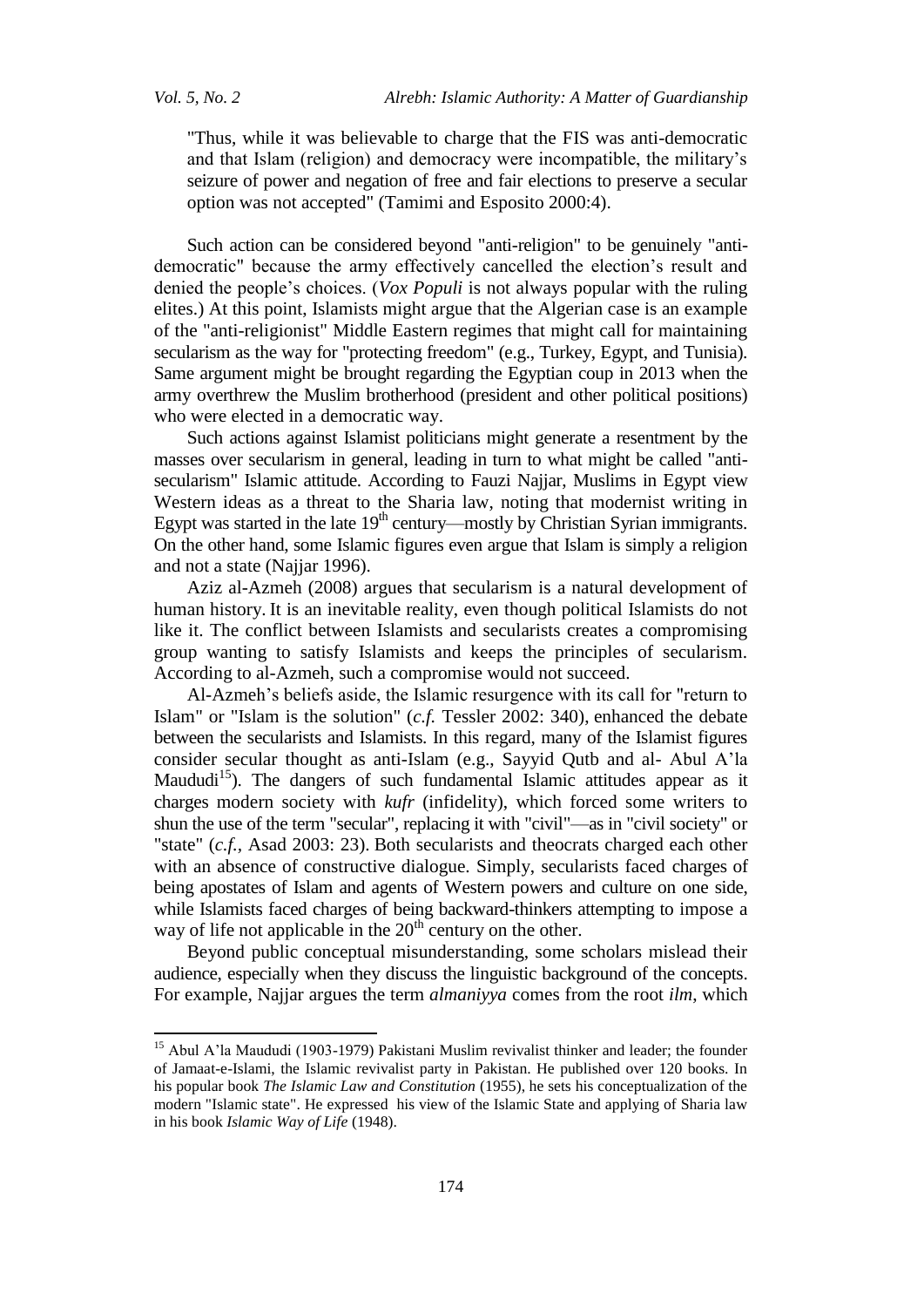means "science" or "knowledge," which absolutely fits with the Western term "secularization" (Najjar 1996: 2). However, some Islamists think the term would give the wrong impression, that science is "opposed to religion" (Najjar 1996: 2-3). The historical thinking behind this may be traced to the anti-religion regime founded in Turkey in 1924 by Ataturk, which led Islamists to mislabel and equate "secularization" as "atheism." The association between secularization and *kufr* is therefore a serious matter.

Muslim societies emphasize the cultural identity through the revival of religion. In this regard, Samuel Huntington argues the resurgence of Islam "embodies the acceptance of modernity, rejection of Western culture, and the recommitment to Islam as the guide to life in the modern world" (Huntington 1996: 110). Islam as a religion—and way of life—is the primary factor that distinguishes Muslim politics and society from others; thus, it is not surprising to find this "way of life" involved in the socio-political sphere. Huntington mentions some problems such as economic conditions, the large young populations, and the authoritarian regimes, which led to the resurgence of Islam in those societies which arguably led Muslims to distrust their secular regimes. Such regimes are, of course, mostly supported by Western powers and yet claim to believe in the popular phrase "Islam is the solution" (*cf.*, Najjar 1996:1, Tessler 2002: 340). The results of the "free" elections in post-Arab Spring Egypt and Tunisia are good evidence for this claim. Hoover (2011) like Huntington suggests that Islam becomes the particular focus after the end of the Cold War, as the conflicts with Western policies take place in Muslim lands.

### **Protestant-Model of Reform**

According to Michaelle Browers and Charles Kurzman (2004), the enlightenment movements claims that religious studies have never resolved the tension between theological and non-theological approaches, which cause sometimes—some theological appeals to the scientific standards. A good example here is the *fatwa* issued by Shaykh Bin Baz—the former Grand Mufti of Saudi Arabia—asserting that the earth is flat and disk-like and that the sun is revolving around it, as "the Transmitted and Sensory Proofs of the Rotation of the Sun and Stillness of the Earth" (Haddad 2015: 351). The theological authority of the clergy gives them the right to challenge the scientific facts without any basic background in the field. Kurzman and Browers cite Blunt who linked Wahhabism with Protestant Christianity in terms of religious reformation. According to Blunt, "just as the Lutheran reformation in Europe, though it failed to convert the Christian church, caused its real reform, so Wahhabism has produced a real desire for reform if not yet reform itself in Mussulmans [*sic*]" (Blunt 2013: 85). On the opposite view, Kurzman and Browers cite Wilson who argued, "just as the Protestant Reformation was followed by a counter-reformation in Roman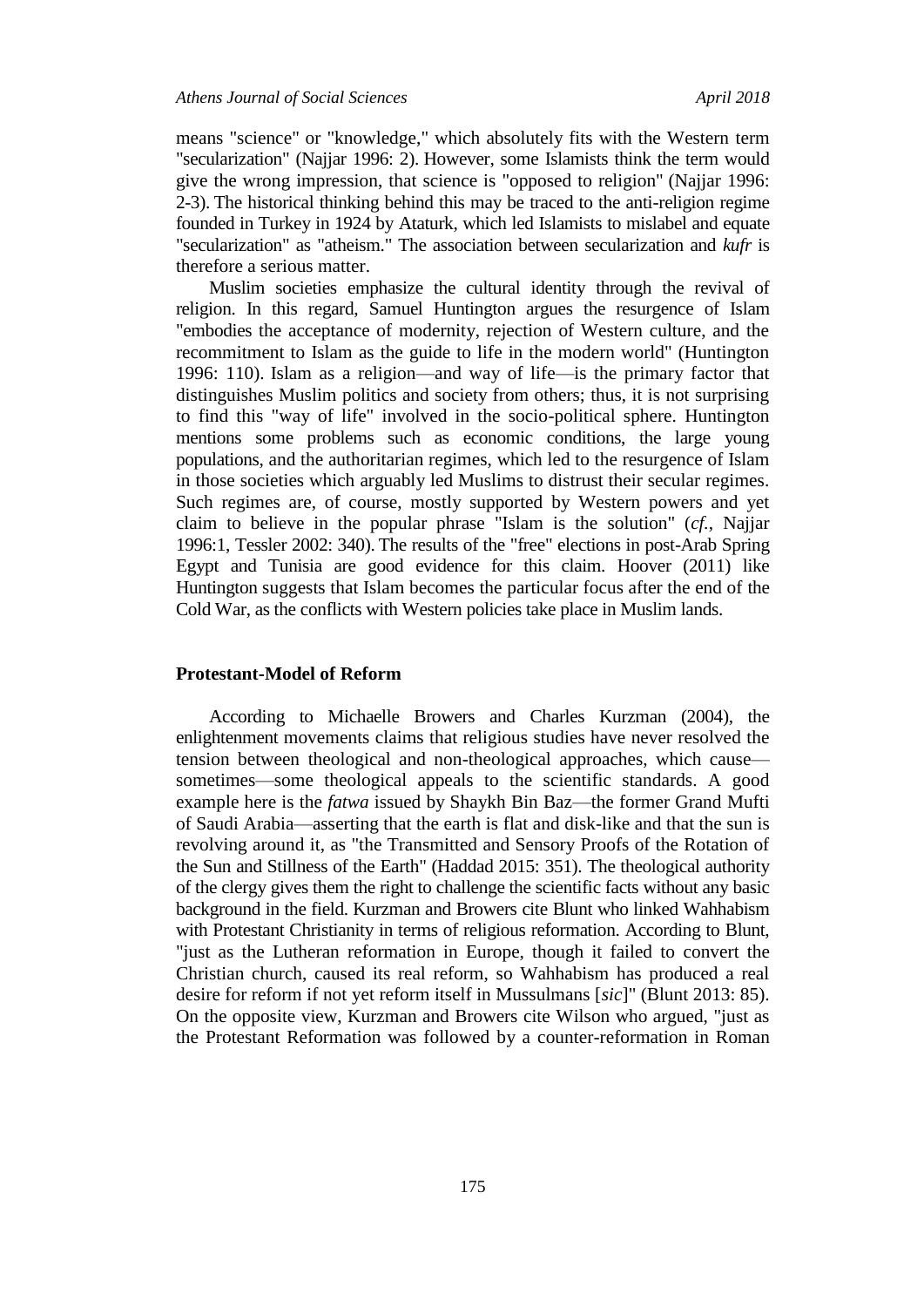Catholicism, so Wahhabism [*sic*] was the instrument for arousing Sunni Moslems" (Browers and Kurzman 2004: 2).<sup>16</sup>

Many Islamic reformers, both Sunni and Shia,<sup>17</sup> advocate the Protestant (specifically Lutheran) model of religious reform. Scholars who link the revival of Islam with Christian Protestantism rely on the common beliefs between both religions such as asceticism, work ethic, and having religion as the moral  $+$  Yet, there is a long debate of which affects the other, Islamic civilization or the Western (mostly Christian) civilization. This debate relies on the historical account of the Islamic civilization, which is succeeded by the Western civilization. Indeed, many of those who discuss this issue ignore the fact that both Eastern/ Islamist and Western/Christianity had a role in leading the global civilization in different particular eras, and both mutually benefit each other. However, such a discussion is beyond the scope of this paper.

## **Islamism vs. Secularism**

 $\ddot{\phantom{a}}$ 

As mentioned earlier, the terms "authority" and "sovereignty" have no place in the Muslim sacred texts; rather, we find such other terms as "*Hakimiah*" and "*amr*". Islam is a religion with set of norms regarding the public sphere already in place. In fact, it is the Muslims' duty to make the world better. Ibn Khaldūn claims that "Islam is the only religion whose religious leaders involve politics and lead the nation, ... the person in charge of religious affairs in (other religious groups) is not concerned with power politics at all." (Ibn Khaldun 2005: 212-216, 1958: 473). Ibn Khaldūn compares Islam/Quran with Christianity/ Bible, and then concludes that: Islamic text includes law and path of rules, while Christian text merely focuses on stories and general ethics.

However, a short time after Prophet Muhammad passed away, his successors launched wars seeking the extension of their territories. Despite the long debates regarding the rightness or wrongness of these wars (debates which even many Muslims consider non-religious actions, merely territorial), the reality is that Islam was the religion of strong states. This was the case, at least, until 1922 when the Ottoman Empire in Turkey was abolished. During this long history, the theocratic philosophy of politics has grown in terms of the concepts of *state* and *society*, which of course, affects contemporary Muslim sociopolitical thought. So, it is not surprising to find *secularization* to be considered a significant challenge to religion in the contemporary era.

In the same manner of the Western misunderstanding of a number of Islamic concepts (e.g., "Islamist" = "fundamental Islamic jihadist"), I would argue the powerful reverse is equally clear—that many contemporary Islamic scholars misunderstand the various religious impacts of Western secularization. For

<sup>16</sup> See also Wilson, Samuel Graham. *Modern movements among moslems*. Fleming H. Revell Company, 1916.

<sup>&</sup>lt;sup>17</sup> For example, Jamal al-Din al-Afghani, Habib Allah Pur-i Riza, Hadi Atlasi, Muhammed Rashid Rida, Tariq Ramadan, Ali Shari'ati. For further discussion, see Browers and Kurzman 2004.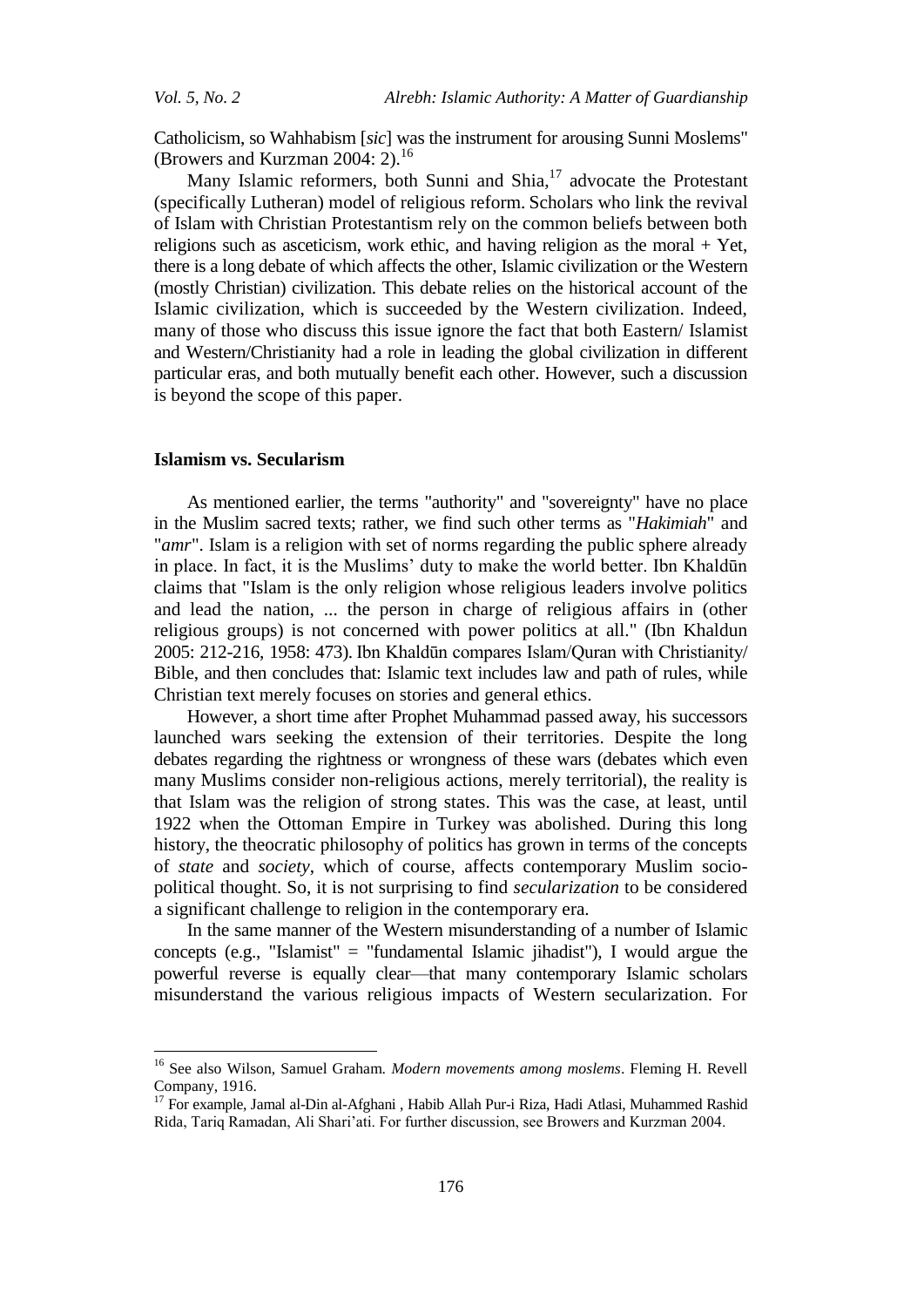example, Mohammed Imara<sup>18</sup> compares an *ideal hypothetical* Islam in the Middle East with the *empirical* secularization in Europe. Yet, it is inconsistent to deal with a certain sect—even if the largest one—and attempt to suggest it covers the entire religion; Imara needs to explicitly state whether he is considering Christianity (in general) or specifically Catholicism. In addition, comparing Islam (in general) with Catholicism as the reason for the Western notion of seeking a non-religious way of life reveals an ignorance of the diversity of concepts of Christianity and its many various sects, secularization, and Western society. For example, when discussing challenges to the Catholic church's authority in Europe, one needs to start with the Protestant movement as led by Martin Luther in 1517, who established a *rational* critique of the Catholic church, especially his strong rejection of selling "indulgences" as the way to gain pardon from God's punishment for sin. As the literature repeatedly shows, Martin Luther's Protestantism has had a great influence upon Western secularization in terms of criticizing the Catholic hierarchy that based on the theocracy.

Furthermore, Imara shows his ignorance of non-Sunni Islamic thought as he argues that only in Shia Islamic thought is the doctrinal authority of the clergy an accepted principle. Yet, in Sunni Islam, the doctrinal authority of the rulers is in just the same as with Shia; the only difference being that the Sunni ruler controls the Sunni clergy whom must obey him, as he is recognized as the guardian *(wali al-amr)*. Imara further fails to define what he means by the "true Islam" he wants Muslims to turn to? He emphasizes the importance of the Islamic state without offering further details of his view of its structure.

Imara pursues the mixing of concepts. As he argues, Islam as a religion has a function in the state, but this does not mean the two are united and indistinguishable and thus the secularist fear of a theocracy is unjustified. This self-contradictory last sentence does not make sense! How might a secularist not worry about a theocracy when "a religion has a function in the state"? It is well known that the imposition of Sharia law is part of "the religionization of the society" (Souryal 1987: 429). Santi Rozario and Geoffrey Samuel present two examples of such theocratic tendency that target the entire society, (1) Egyptian Muslim Brotherhood who advocate to establish an Islamic state with Islamic law "Sharia", (2) Afghan Taliban who tend to enforce the moral and personal transformation of the behaviours of society members (Rozario and Samuel 2011).

Imara's point of view is in opposition to many secular thinkers who came from a Muslim background. For example, Halim Barakat argues, "religion—as concrete behaviour and defined in functional terms—seems to serve particularly as a mechanism of control, instigation, or reconciliation" (1993: 129). Furthermore, Barakat sets a progressive formula for a modern Arab society, including a fiveelement package: secularism, democracy, social justice, and unity with diversity (1993: 10-11). However, thinkers need to be clear in terms of what they mean

 $\overline{\phantom{a}}$ 

<sup>&</sup>lt;sup>18</sup> Cited by Najjar, I have reviewed Imara's original text titled Secularism and our modern renaissance [*Almaniyya wa Nahdatuna al-Haditha*], Cairo: Dar al-Shoroq 1987.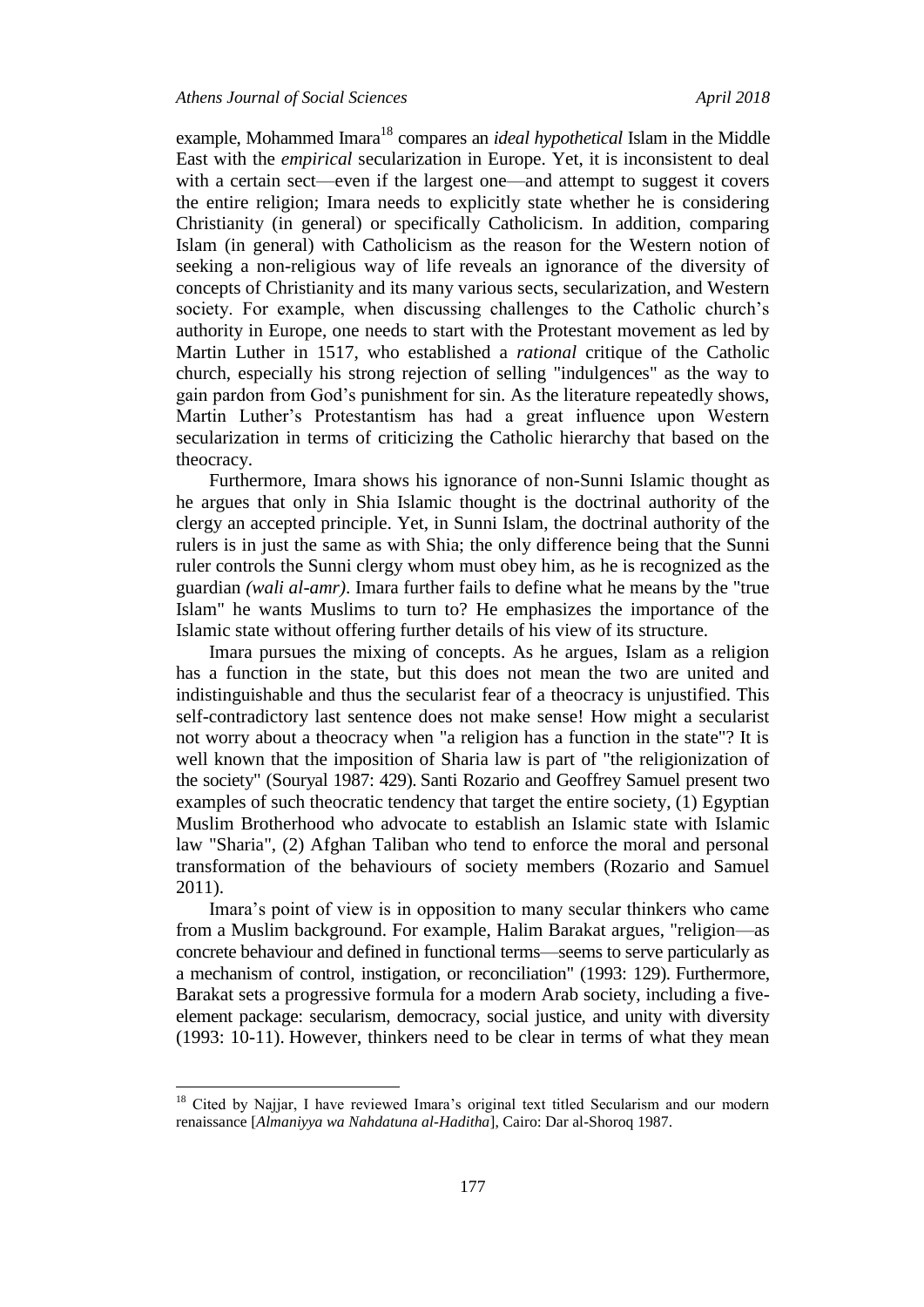by secularism, does it mean equalizing individuals regardless of their religious background, or exclusion of religion?<sup>19</sup>

Muhammed A. al-Jabiri includes Michel Aflaq's view<sup>20</sup> of secularization, as it is not *anti-religion* but rather a matter of equality among the citizens (al-Jabiri, 1992: 57-58).In addition, he emphasizes the nation state [secular regime] as best way of accomplishing "Arab Unity" (al-Jabiri, 1992: 63) considering democracy as the way of avoiding the ideological state—including so-called "Arabism" and "Islamism". In other words, Arab countries must respect the concept of state's sovereignty (Al-Jabiri 1992: 66-72).

While we may hypothesize a continuum with *secularism* on one end and *theocracy* on the other end, there is no need for a contradiction between *secularism* and *faith*. Rather, the problems become manifest when fanatics of either camp dominate the conversation. Note that most Muslim secularists are avowed believers in Islam and are proud of its cultural and moral legacy. While some may argue that there is no secularization in the Arab world, what happens is that some societies simply struggle to be civil states, religiously inclined or otherwise. Therefore, there are some important issues regarding accepting modernity without harming religion (e.g., prohibiting usury, women's issues).

#### **Islam and Democratic Reform**

 $\ddot{\phantom{a}}$ 

Social scientists—from Weber, Comte, and Durkheim to Marx and Mills and beyond—have engaged in the debate of the sacred versus the secular. Universally among them, democracy is seen as a modern political value. Contradictorily, Islam is a religion that existed before modernist thought, and this is also applies to other faiths such as Judaism and Christianity. Thus, one does not expect to find a clear statement calling for democracy in such premodern religious texts. However, this does not mean Islam is contrary to democracy. Rather, the question is: as a religion, what is Islam's attitude toward democracy? The answer may not be as easy to discern as some Muslim states claim when adopting and practicing democracy. But again, the primary concern of this paper is the development of a continuum between a secularist society on one end of the spectrum and a theocracy on the other, with a focus on two Middle Eastern nations often identified as having "Islamic" rulers.

Islam "versus" democracy is one of the hot socio-political topics in terms of its ramifications. Muslims view their religion as a matter beyond simply being a set of beliefs; it is *a way of life*. Thus, it involves the political sphere as an ideology that is not necessary to convince everybody. When Mark Tessler says of the Islam/ democracy debate, "Islam plays a critical role in shaping political culture" (2002: 339) in the Middle East, he raises a question of how these countries should be

<sup>&</sup>lt;sup>19</sup> According to The New Dictionary of Cultural Literacy, secular is "not concerned with religion or religious matters. Secular is the opposite of sacred. ... Secularisation refers to the declining influence of religion and relgious values within a given CULTRE". (2002:109).

 $20$  Michel Aflaq (1910-1989) is a modern Syrian philosopher and the founder of Ba'athism, which ruled in Syria and Iraq until 2003.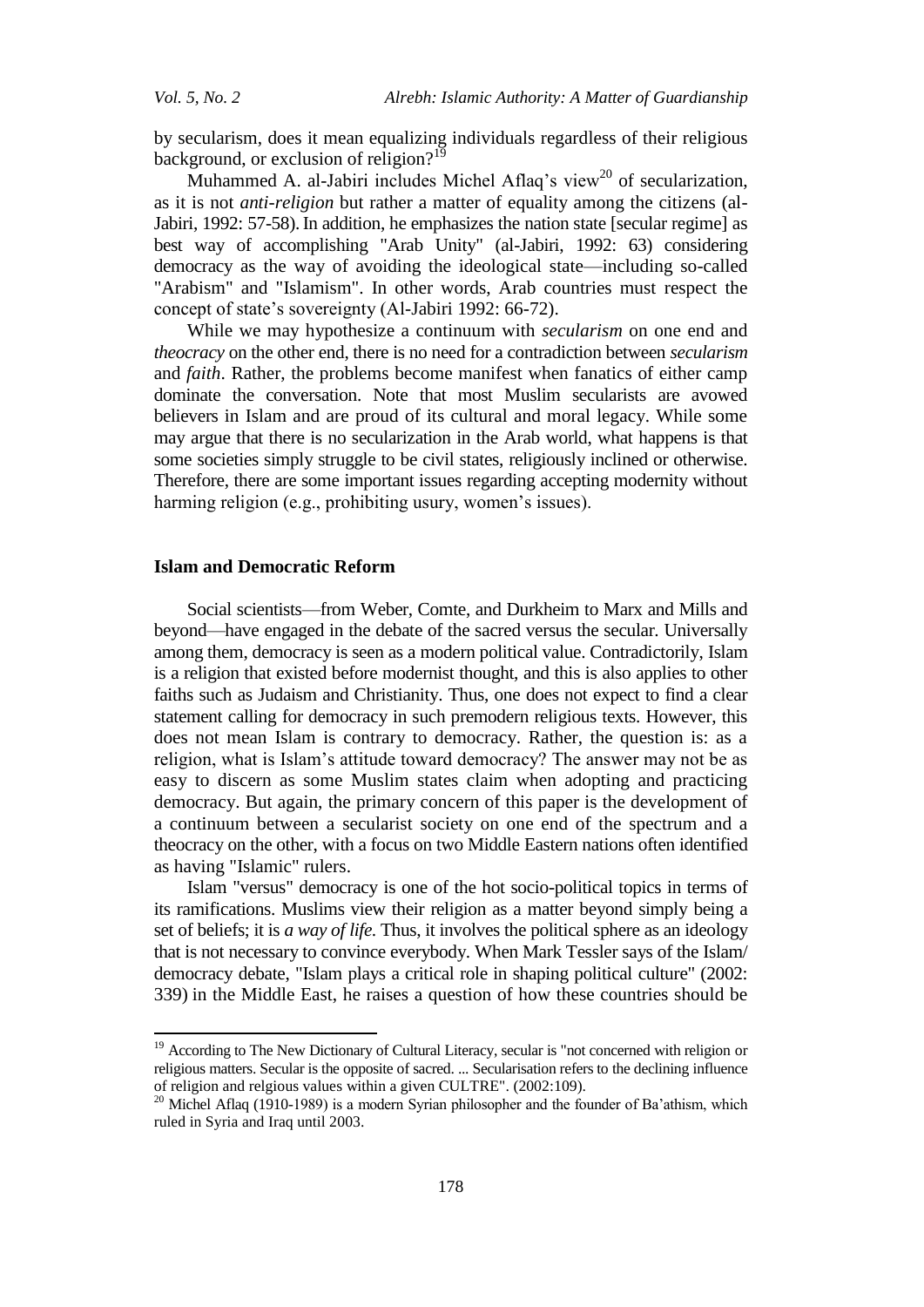governed. Such a debate expands the ideas brought by al-Jabiri who discussed the relations among national, religious, and transnational aspects of identity in the Arab world. In this respect, Tessler raises a point of how and who interprets the religion in order to come up with the political interpretation, as religion has been regularly utilized to justify rulers. Tessler demonstrates the relationship between religiosity and conservativeness, including the tendency of supporting the military or hawkish foreign policies.

Far from the idea of Islam as a political religion, Tessler (2002: 348) argues, "Islam appears to have less influence on political attitudes than is frequently suggested by students of Arab and Islamic society ... [and] there is most often no relationship between Islamic attachments and attitudes toward democracy." In addition, "whereas religiosity most often tends to push toward political conservatism in more secular societies, it does so less frequently and consistently in more religious societies" (Tessler 2002: 350). This may well lead one to conclude that—based on Tessler—religion affects politics in the Western World more than the Arab World. Tessler's conclusion meets with the historical facts brought by Albrecht and Schlumberger about the Protestant inspiration in the Islamic revival movements early of the  $20<sup>th</sup>$  century (Albrecht and Schlumberger 2004). In same manner of Norris and Inglehrt (2011) who argue that religious fundamentalists in Western societies have become more active rather than more numerous. Tessler finds that supporting the Islamic political movements does not – necessarily – involve the rejection of. This make sense democracy works a vehicle of bringing politicians through fair competitions, where Islamists have confident of their popularity. Furthermore, Islamic politicians play a clear role in the Middle East; even in secular states (e.g., Turkey, Indonesia, and Tunisia) Islamists find their way to practice politics (Toprak 1981).

In its debate with the secularists' idea of separation of religion and state, Belakziz wrote, "the Islamist discourse considers secularism as a Western philosophy, fitting within the Western historical and religious experience. For this reason, it is not applicable to the socio-political reality in Muslim lands" (2004: 153). Yusuf al-Qaradawi understood secularism in the West as one in which Christianity as a religion does not have a set of norms or laws as fixed as is Sharia law in Islam (1971). Thus, Belakziz argues, Christians may exemplify a separation of church and state with the Biblical admonition "to render unto Caesar what is Caesar's, and to God what is God's" (2004: 377). <sup>21</sup>

One may simply wonder about the feasibility of the idea of the *necessary* contradiction between secularization and religion. Indeed, they need not be contradictory. Religion is a belief involving piety in practice; secularization is the separation of religious institutions from government institutions with an emphasis on the *privatization* of religion. In this regard, we might best compare secularism with *theocracy* rather than *religion*, as a theocratic government is pursuant to the doctrine of a particular religion as the source of socio-political norms. This clarification helps us to skip the fruitless argument putting secularism in the same field as *anti-religion* or *atheism*. Comparing a theocracy to a secular state is a socio-political matter, not a theological one, since religiosity is not

 $\overline{a}$ 

<sup>21</sup> Mark 12:17, *New American Standard*.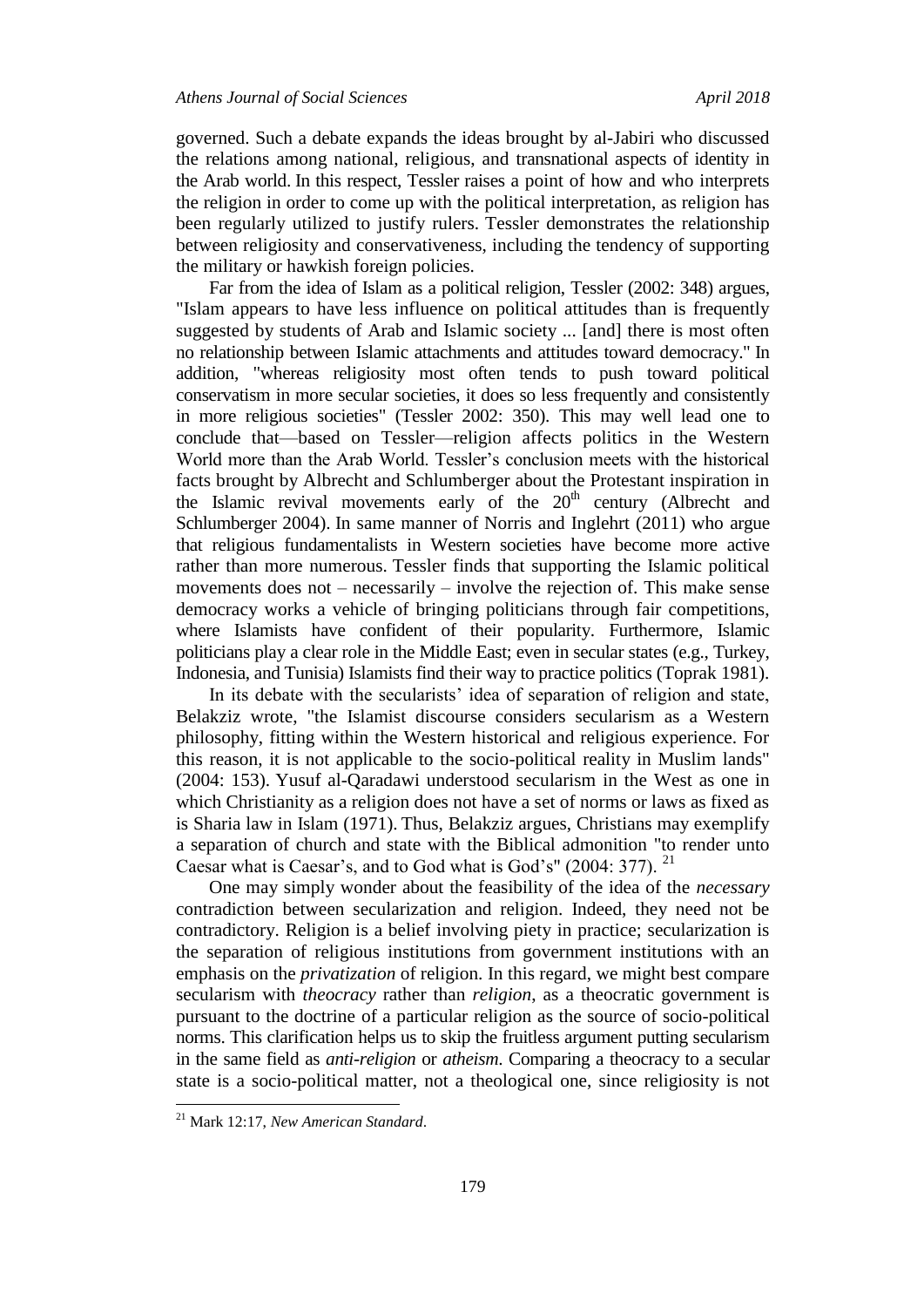$\ddot{\phantom{a}}$ 

equal with religion. Religiosity is the human understanding of the religion, not the religion itself. That is to say, those who claim to be enforcing God's law cannot *prove*—in most of their claims—that they have the absolute truth; indeed, they claim instead the authority of their studies of interpreting the religious text, which may be subject to error as well as accuracy.

There is no single version of theocracy or secularism. The matter of distinction defining the polar ends of our continuum is the source of national norms, laws, and legitimation. On the secular society end of our continuum, we might place such states as the contemporary Scandinavian countries. Moving toward the middle we might position nations such as France, the US, the UK, and Canada (though it is worth noting that the French government has been despite its claims to the contrary—engaging in religious favouritism).<sup>22</sup> Further toward the theocratic end of the spectrum would be the UAE, Tunisia, Turkey, and a variety of "Arab Spring" states. This paper, then, deals mostly with Iran and Saudi Arabia. Therefore, when speaking of a "theocracy", this essay refers to Islamic *Sharia* law; secularism in predominantly Islamic nations will mean irreligious, modern ways of thinking affecting Muslim societies, such as socialism, liberalism, and nationalism.

To this end, Saudi Arabia and Iran are the best cases for studying Muslim theocracy as they have declared their application of *Sharia* as derived from Islamic text in *Sunni* and *Shia* versions, respectively. In this regard, the problem of formal and religious censorship upon individual freedoms is one of the primary topics of debate in the Muslim world, and thus an excellent indicator of where a nation stands in the secular-theocratic continuum.

The strong relationship between state and religion has been mentioned in Arabic heritage. In *The Muqaddimah*, Ibn Khaldūn (1332–1406) allocated a paper titled "Arabs can obtain royal authority only by making use of some religious colouring, such as prophecy, or sainthood, or some great religious event in general" (Ibn Khaldun 2005: 140, 1958: 305). He argued that Arabs would not subordinate themselves to each other as they have their tribal pride and the intertribal vying of their leaderships. They would therefore respect religious authority as sacred authority. If we consider the historical context of *The Muqaddimah*—the 14<sup>th</sup> century—I argue that Ibn Khaldūn means statehood in general, not merely the monarchy. Furthermore, in this period the terms "Arab" and "Muslim" were very close to each other with shared heritage and identity and were almost synonyms; there were virtually no conflicts between them (Αl-Jabiri 1992). Therefore, the theocracy is the most important political concept among Arabs in pre-colonization times.

Salama Moussa (1993) and Zaki Naguib Mahmoud (1971) called for the cutting of national identity from heritage as the best way to modernize Egypt. Such an attitude provoked Islamists, such as al-Qaradawi, who criticized them

<sup>22</sup> In France, non-Christians face the ban of wearing religious symbols, including the *kippot* by Jewish men, *hijabs* by Muslin women, and *turbans* by Sikh men in schools. French law claims to establish equality as it bans all symbols, including large Christian cruciform, though Christians still have the right to wear smaller crosses. One may wonder what the state would do if the law were in conflict with the Christian symbols at the same level of the religions of minorities?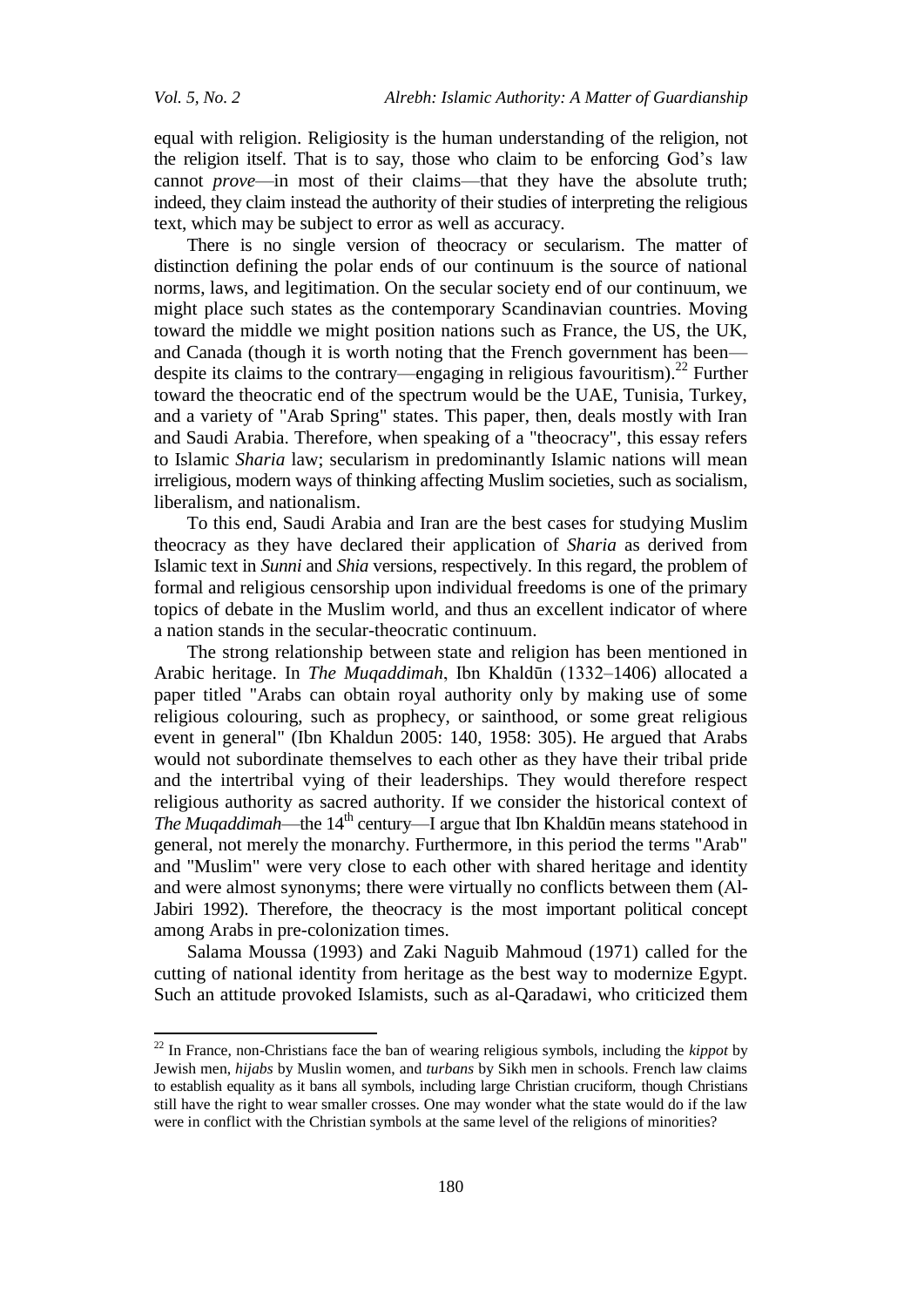and others adopting this attitude; bearing in mind many of those intellectuals who called for modernity, democracy, and following the Western model happened to also be Christian Arabs. Belakziz described this intellectual current as a "secular liberal stream by those who are frankly loyal to Western Culture" (2004: 152).

The aforementioned leads to a discussion of examples of Muslim States and societies in the Middle East. Saudi Arabia represents the theocracy of Sunni Islam and Iran represents the theocracy of Shia Islam. This discussion necessitates each state's structure and impact upon society.

|        |             | <b>Country Muslim Religious</b> | <b>Beliefs Regarding wali al-amr</b>                              |
|--------|-------------|---------------------------------|-------------------------------------------------------------------|
|        | <b>Sect</b> | <b>Elite</b>                    |                                                                   |
| Saudi  | Sunni       |                                 | <i>Wahhabism</i> The head of the nation is the Imam "king" who is |
| Arabia |             |                                 | accepted by elites OR got the rule by sword and he                |
|        |             |                                 | does not have to be a cleric. Nobody has right to                 |
|        |             |                                 | challenge him, but if some did and win, he becomes the            |
|        |             |                                 | new Imam that must be obeyed.                                     |
| Iran   | Shia        | Vilayat-e                       | The "Absolute Guardianship of the Jurist" means that              |
|        |             | Faqih                           | the <i>faqih</i> / Jurist is the guardian who takes care of all   |
|        |             |                                 | responsibilities and position of Prophet and Twelve               |
|        |             |                                 | Imams, including governance of the country as the <i>wali</i>     |
|        |             |                                 | <i>al-amr</i> of the Muslims. The supreme leader must be a        |
|        |             |                                 | "Faqih" Jurist who is elected by elite of Jurists (clergy         |
|        |             |                                 | and religious lawyers).                                           |

**Table 1.** *The Islamic Ruling in Saudi Arabia and Iran*

# **Saudi Arabia**

Saudi Arabian political model follows the Caliph-Dynasty model of Sunni Islamic state within Islamic civilization history (e.g., *Umayyads, Abbasids,* and *Ottomans*). The caliph/ king is the religious leader that everybody must obey and give loyalty. Any challenge to the king is considered as a sin and attempt to temptation. However, if somebody success in defeating the king and taking his place, he automatically becomes the legitimate guardian of 'Muslims' and inherits all features of the position. This model was applied most recently to the Saudi state in 1932 when Ibn Saud unified the territories under his rule, and named the state after his last name— in the same manner of the traditional Islamic Monarchy.

The royal family controls the political and economic spheres of the country. The more you get close to the royal family, the greater your opportunity to gain power. The king is the head of government, and most of the sovereign ministries are headed by royals. The non-royal privileged group is the Najdis and Wahhabis, who belong to the province and religious sect of the royal family. According to Pascal Menoret and Abdullah al-Otaibi (2010: 77-90), the royal family and their entourage (i.e., the powerful families) control economic life in Saudi Arabia. Hence, Saudi citizens are not equal in terms of citizenship level. Thus, economic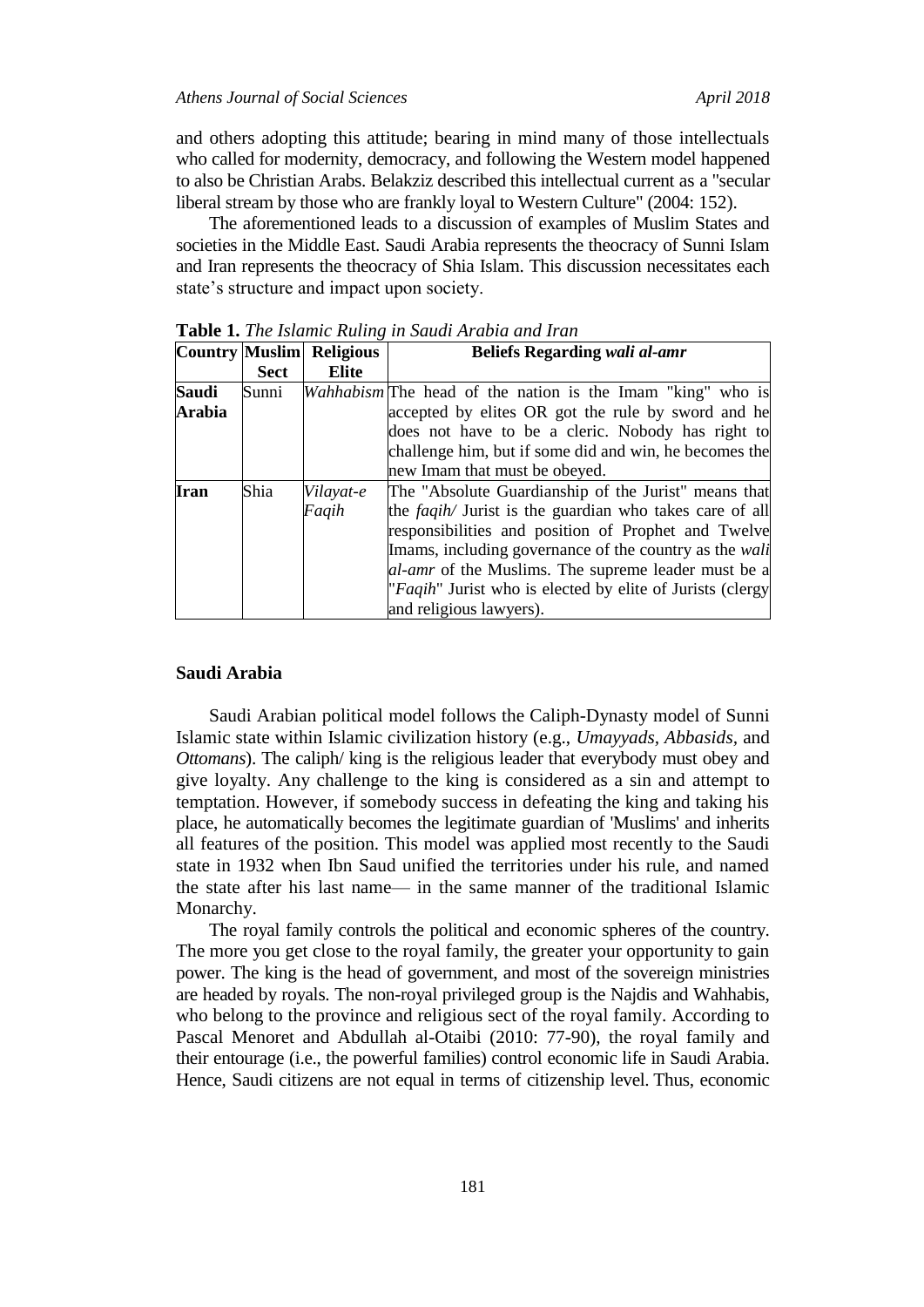power helps such regimes to privilege their loyal political clientele and award them with continuous elite rotation (Albrecht and Schlumberger 2004).

Browers and Kurzman (2004: 128) cite Western scholars who presented Wahhabism in a positive light, as an Islamic reform movement similar to Lutheran-Protestantism in Christianity. This might well be accurate from a Western perspective, especially given the Wahhabi revolt in the early  $20<sup>th</sup>$  century against the shared Muslim enemy of the Christian West, the Ottoman Empire. They maintain this favour to the Saudi monarchy goes beyond the objective of defeating that empire, since even the very limited margin of freedom in Saudi Arabia has been seen as positive progress in academic studies. One article that deals with reform in the Arab world considers introducing a written basic code –for the first time in history after 60 years of founding the kingdom– and establishing the Consultative Council (*Majlis Al-Shura*) this is seen in the same positive light as other Arab reforms, including the parliament elections in other Arab countries. The authors missed that this Consultative Council is fully appointed by the king (Albrecht and Schlumberger 2004).

The Saudi state, which hosts the Muslims' holiest place, insists on being an Islamic state that applies Islamic law—which strengthens Saudi Arabia's image as a country leading the Islamic global struggle against Western attacks on Muslim ethics (Fandy 1999: 3-5). As a result, the religious institutions<sup>23</sup> invests its efforts to educate people to accept the sacredness of the monarchy through a specific religious doctrine "Wahhabism", including presenting the royal family as the guardian of the Sharia law. Comparing Saudi (Sharia) society with Orthodox Jewish (Talmudic) communities, Souryal (1987) emphasizes that the Saudi society is obsessed with sacredness/ "religion," he argues, "the Sharia [*sic*] is primarily designed as a moralizing instrument as well as a preventive agent" (Souryal 1987: 432).

Theocracy in Saudi Arabia rejects any secular challenge to the state including elected parliament, or any other serious public participation in the public sphere. Basically, any title other than "true Islam" is also rejected. Mai Yamani (2008) recalls the conflict with the former Egyptian leader Nasser (1918-1970) who also received a strong charismatic among Arab audiences, which threatened other Arab regimes of that time; thus, Saudi monarchy fought Nasser's secular nationalism discourse with a contrasting Islamic-Wahhabi discourse.

## **Iran**

 $\overline{a}$ 

Iran hosts the second important Shia jurisprudence school in the city of Qum. Thousands of Shia clergy —nationals and immigrants— live within the Iranian territories including a good number of *Ayatollahs* and the *Marja's*. <sup>24</sup> Each of these *Marj's* is considered by his followers as the deputy of the hidden Imam, and enjoys the position of this Imam, including collecting the religious taxes *Khums*, issuing fatwas, and teaching the highest level in jurisprudence school.

 $^{23}$  Which is appointed by the king and controlled by the Wahhabi clergy.

<sup>&</sup>lt;sup>24</sup> They are also called Grand Ayatollahs.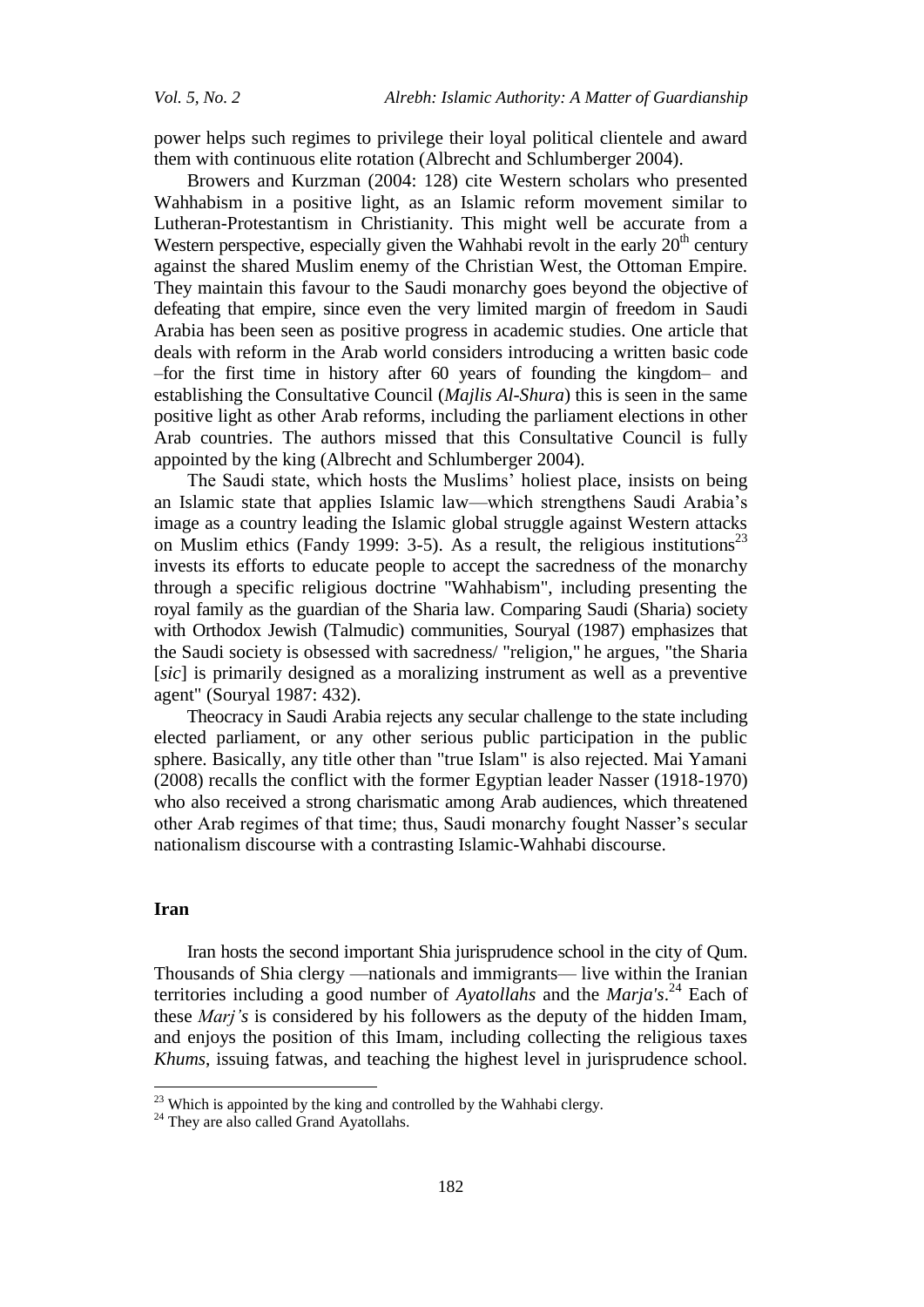$\overline{a}$ 

Bearing in mind the large number of those Grand Ayatollahs, the new theocracy created a system to elect an individual Grand Ayatollah to be the Supreme Leader.

Since the monarchy is not legitimated in the Shia jurisprudence, Iranian mullahs employ an old theory of governing called *Vilayat-e Faqih*, <sup>25</sup> which translates from Arabic as "the Guardianship of the Islamic Jurists." In this theocratic scheme, the Supreme Leader, *Vali-ye faqih*, enjoys the authority of the holy Imam<sup>26</sup> until the Imam returns, which means the leader has the custodianship over people and they must obey him based on his sacred status, not merely political one. Such a development in Shia Muslim thinking does not reflect the history of the Shia's political history, as they do not believe in an Islamic state without the "Imam" (Nasr 2007). Today, a great number of Shia reject the Islamic-theocratic-state, however, the dominant Iranian clergy have a different view with the system of *Vilayat-e Faqih*. 27

The Iranian theocracy is controlled directly by the clergy, a product of Islamic revivalism. In this regard, Hoover argues, the 1979 Iranian revolution synchronizes with the rise of evangelicalism as a political force in North America as "events that seriously confronted prior assumptions about religious reticence, quietude and secularism" (Hoover 2011: 613).

The revolutionary Islamic republic builds a strategy and develops policies to *Islamize* Iranian society with a focus on the successive attempts to police moral behaviour of young people in public places in the cities (Khatam 2010). Imposing the *Hijab*, prohibiting alcohol, and out-of-marriage sexual relationships are examples of enforcing authority in the name of Allah in the same manner as the Saudi authorities. However, Iran used to be a Western-style state before the pre-1979 Islamic revolution, which left a portion of the population unsatisfied with such theocratic restrictions. Thus, the Iranian diaspora has increased after the 1979 revolution. In addition, the popularity of the regime depends on the lower economic class; as they tend to support it (Sohrabi-Haghighat 2011). Thus, it is not a surprise to see poor Iranians -the "pious poor"- treat the former president Ahmadinejad like "a rock star" when he visits their poor villages (Peterson 2010: 325).

The Islamic republic tries to integrate the Western democracy with the Shia Islamic theocracy. The highest position -the Supreme Leader- is held by a cleric who is elected by the Assembly of Experts, which is a deliberative body of well-educated Islamic scholars who elect and remove the holder of this position and supervise his activities. The Assembly compromises a body of 86 senior clerics who are responsible for monitoring Iran's supreme leader and choosing his successor" (Rahimi 2007: 287). The membership of the assembly is not a life term; it is in eight-year terms (Ehteshami and Zweiri 2006). On the other hand, the president -who heads the government- is elected for four years'

<sup>25</sup> It is pronounced *Wilayat al Faqih*. in German language, in Persian-Iranian- language "W" is pronounced like "V" in English.

 $^{26}$  I mentioned earlier to the 12 holy Imams in Shia religion and the 12<sup>th</sup> "al-Mahdi" one who has been hidden under the rule of Allah and he will come back when Allah lets him.

 $27$  The theory emerged during the Qajar rule by Ahmad Naraqi (1771-1829) who claimed the authority of jurist to be in the same level of the holy prophet and his successors, the 12 Imams.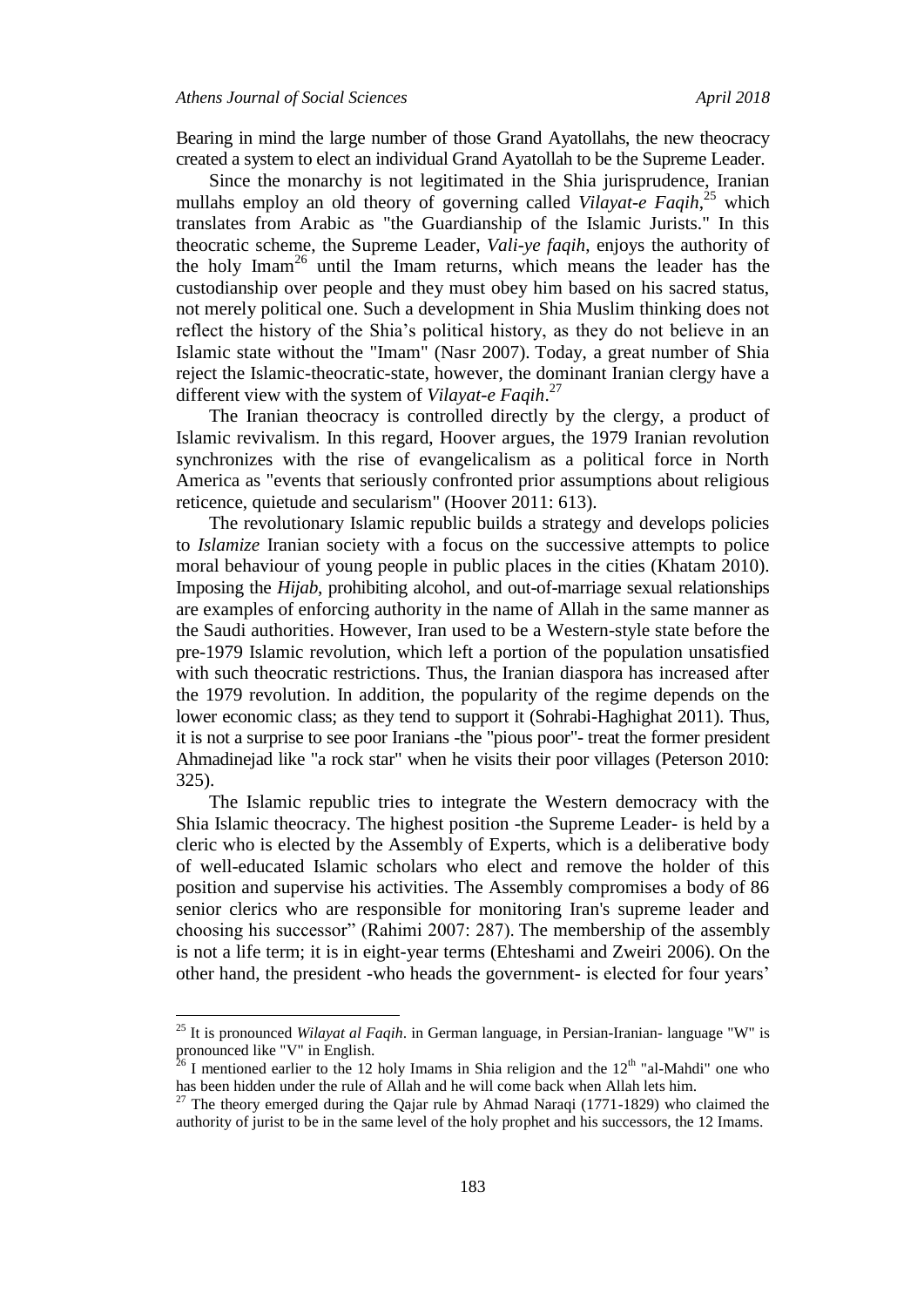term, with two terms limit. Here is the integration, the "Supreme Leader," and the "Assembly of Experts" positions are religious and candidates come only from the clergy, while the president and parliament members can come from any background, provided they have no red flags because of their political attitude that is not in accordance with the precepts of an "Islamic" republic.

## **Conclusion**

Both –Saudi Arabia and Iran– are similar as the state rules with a decidedly religious background, yet they are rather different in terms of type of authority, democratic scale, and historical development. The Kingdom of Saudi Arabia derives its legitimacy from applying Sharia law by a king who has the legitimacy through *Bay'ah* (the recognition of obedience of the Muslim ruler), while the Islamic Republic of Iran claims its legitimacy via both applying Sharia and an elected authority.

The theological and jurisprudence differences between Sunni and Shia sects play an effective role in legitimating the state structure of each state. Thus, the sectarianism in the Middle East goes beyond theology and salvation matters to be a matter of fighting over legitimacy of the contemporary political affairs. Sectarianism among Muslims today is over the legitimacy of ruling the current states based on sacred texts and historical account, not merely a theological debate over the Islamic history. Such a matter explains the reason behind the current active sectarianism in the Middle East, as politicians utilize religion to legitimize their policies.

Saudi Arabia is an absolute monarchy where the royal family and its close circle monopolize the political and economic spheres in both theory and practice, with no legislative elections. On the other hand, the theocratic-democratic structure of Iran restricts the political sphere for theocratic reasons and their closed circle holds high positions, leaving the other available positions such as non-sovereign ministries and the membership of parliament to public elected officials. However, *in theory*, all positions—except the Supreme Leader and the membership of Assembly of Experts—are open to all citizens, including nontheocrats. *In practice*, the loyalty to the Islamic revolution is a considerable feature for candidacy. The economic sphere in Iran has nothing to do with the ideology as the state manages it. Still, corruption in both Saudi Arabia and Iran—as well as neighbouring countries—is high due to the social culture of favouritism in wealthy countries controlled by tight circles of powerful elites power (e.g., royal family, noble tribes, merchants, and clergy) (*c.f.* Iqbal and Lewis, 2014).

Overall, the modern history of both countries clearly plays a critical role in terms of shaping their Islamist identities in both state and society.

When Ibn Saud started building the kingdom in the early  $20<sup>th</sup>$  century, the Arabian Peninsula was under the rule of different families (Sheikhdoms) controlling limited territories and following strict patriarchal systems. Thus, the only way to gain power in Arabia during that period was through military force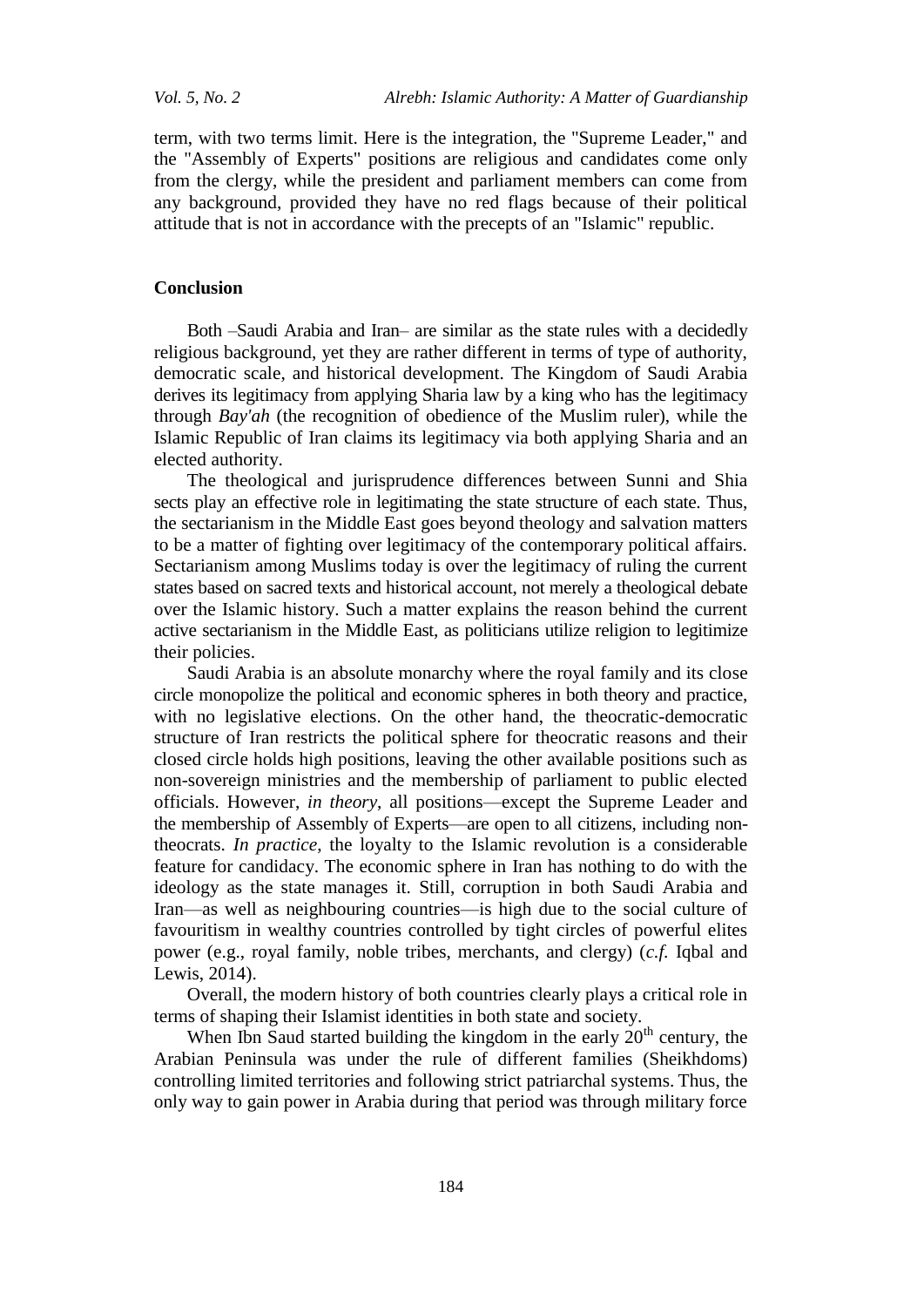led by a strong individual. Such patriarchal rule fits with Weber's model of traditional authority. Just as Saudi families followed the patriarchal system with the father of the family as the highest authority, at the top of the national patriarchal hierarchy are the Saudi rulers. The King is the "father of the nation" whose Islamic title of *wali-almr* literally means the guardian with authority over his dependents. In Islamic literature, in the case of state affairs, *wali-almr* is the leader of the Muslim nation; as it is considered normal for the father to control the economic functions of his family—or in the case of a state, its subjects/citizens—and manage the sources of production and distribution. Saudi Arabia is a rentier-economy state. The state owns and controls the natural resources and provides public services such as education, health care, and social security (*c.f.,* Niblock and Malik 2007). In addition, Saudi Arabia is an absolute monarchy that gives the King and his closed circle the full authority to control the enormous wealth coming from oil, helping to keep political power connected to economic power for the Saudi elite. Bearing in mind that Saudi society has never experienced another sort of regimes, thus, any advocacy of democracy would be considered a challenge to the Islamic government.

The Iranian case is different, as the current regime was established in 1979. The country used to be a constitutional monarchy with absolute power residing with the *Shah*. <sup>28</sup> The Islamic regime inherited a state that included a parliament and modern/westernized institutions. Thus, regardless of the conservative *mullahs*' desire, people who revolted over what they called an autocratic regime would not accept an absolute authority holed by an individual. The values of freedom and democracy were such popular slogans in that time that even Khomeini adopted them (Esposito and Voll 1996). Thus, democracy is something beyond an option to the new Islamic Republic, it is an inevitable matter; with giving respect to the Supreme Leader as the *wali-almr*. Yet theocrats handle the game by controlling the democratic life and filtering the candidates who run to elections. Denying a number of individuals their political rights would not harm the regime, but it keeps the keys of the game in the theocrats' hands.

It may be concluded that democracy, *per se*, has no place in religious heritage. So, it is instead a contemporary matter for Islamic jurisprudence. In the both cases, the Islamic elite maintain the same manner of the theoretical level of democracy with extending somehow the margin of freedom, like what happens in Iran. For the state with no history of democracy such as Saudi Arabia, the absolute rule is the favored way to govern the state under the conservative Sunni Islamic canopy.

#### **References**

 $\overline{a}$ 

Al-Atawneh M (2009) Is Saudi Arabia a theocracy? Religion and governance in contemporary Saudi Arabia. *Middle Eastern Studies* 45(5), 721-737.

<sup>28</sup> The word *Shah* in Persian language means King.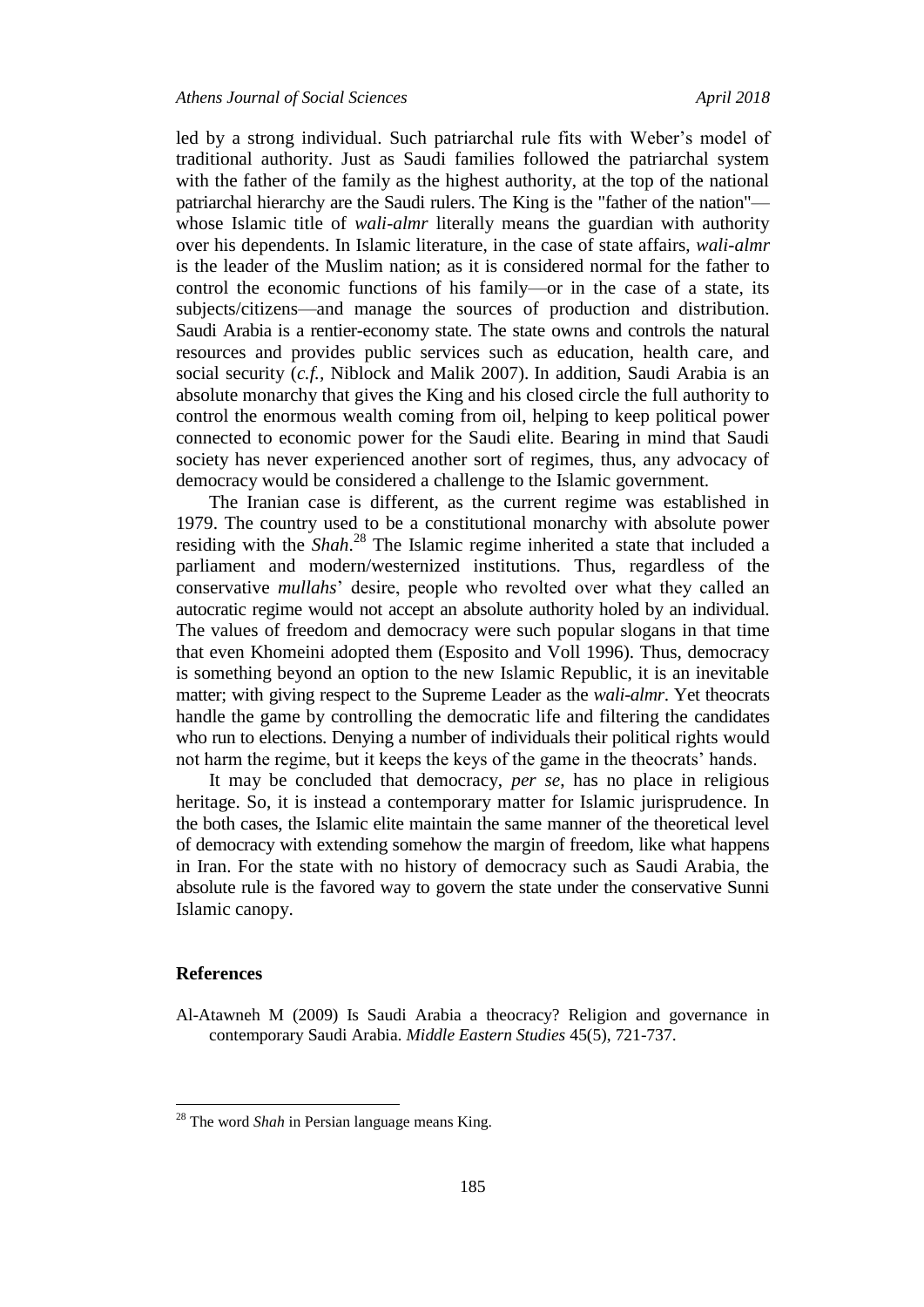- Albrecht H, Schlumberger O (2004) "Waiting for Godot": Regime change without democratization in the Middle East. *International political science review* 25(4): 371-392.
- Al-Azmeh A (2008) *ilma'nyah men manz'oor mokh'talef* [*Secularism from a Different Perspective*]. Beirut: The Center of Arabic Union Studies.
- Al-Banna H (n.d.) *majoma'at rasa'il al Imam ash'aheed Hassan al-Banna* [*The Letter of Imam Hassan al-Banna*]. Beirut: The Islamic Institution.
- Al-Ghannushi R (1993) *al hory'yat al a'amah fi ad'daw'lah al islamiah* [*The General Freedoms in the Islamic State*]. Beirut: The Center of Arabic Union Studies.
- Al-Jabiri MA (1992) *Mas'alat al hawi'yah* [*The Matter of Identity*]. Beirut: The Center of Arabic Union Studies.
- Al-Qaradawi Y (1971) *Al holol al mostoradah wa kifa janat alina* [*The Imported Solutions*]. Beirut: al Resalah Institution.
- Asad T (2003) *Formations of the secular: Christianity, Islam, modernity*. Stanford University Press.
- Barakat H (1993) *The Arab world: Society, culture, and state*. University of California Press.
- Bayat A (2011) *OP-ED: The Sacred and the Secular - Promoting Muslim Democracy*. Inter Press Service. Retrieved from http://bit.ly/2jtV75j. [Accessed 14 June 2015].
- Belakziz A (2004) *Ad'dawlah fi al feker al islami al moa'aser* [*The State in the Contemporary Islamic Thought*]. Beirut: The Center of Arabic Union Studies.
- Bhargava R, Acharya A (2008) *Political Theory: An Introduction*. Pearson Education India.
- Blunt WS (2013). *The Future of Islam: A New Edition*. Routledge.
- Browers M, Kurzman C (2004) *An Islamic Reformation?* Lexington Books.
- Ehteshami A, Zweiri M (2006) *Understanding Iran's Assembly of Experts*. UK: Duringham University.
- El‐Solh R (1993) Islamist attitudes towards democracy: a review of the ideas of Al‐Ghazali, Al‐Turabi and Amara. *British Journal of Middle Eastern Studies* 20(1): 57-63.
- Esposito JL (2011) *Rethinking Islam and Secularism*. Association of Religion Data Archives.
- Esposito JL, Voll JO (1996) *Islam and democracy*. Oxford University Press on Demand.
- Fandy M (1999) CyberResistance: Saudi opposition between globalization and localization. *Comparative Studies in Society and History* 41(01): 124-147.
- Federal Research Division (2004) *Saudi Arabia: A Country Study*. Whitefish Mo: Kessinger Publishing.
- Ghazali A H (1960) *al-iqtiṣād fī al-iʻtiqād*. Beirut: Maktabat al-Ḥusayn al-Ṭijārīyah.
- Haddad GF (2015) *The biographies of the elite lives of the scholars, Imams & Hadith Masters*. Zulfiqar Ayub.
- Hirsch ED, Kett JF, Trefil JS (2002) *The new dictionary of cultural literacy*. Houghton Mifflin Harcourt.
- Hoover S M (2011) Media and the imagination of religion in contemporary global culture. *European Journal of Cultural Studies*, *14*(6), 610-625.
- Huntington SP (1996). *The clash of civilizations and the remaking of world order*. New York: Simon and Schuster.
- Ibn Khaldun A (2005) *Muqaddimah of Ibn Khaldun* (intro. by Darwish al- Jawadi). Beirut: Dar al-Kotub al'Assrya.
- Ibn Khaldūn (1958) *The Muqaddimah: an introduction to history; in three volumes. 1*  (no. 43). F Rosenthal, NJ Dawood (Eds.). Princeton University Press.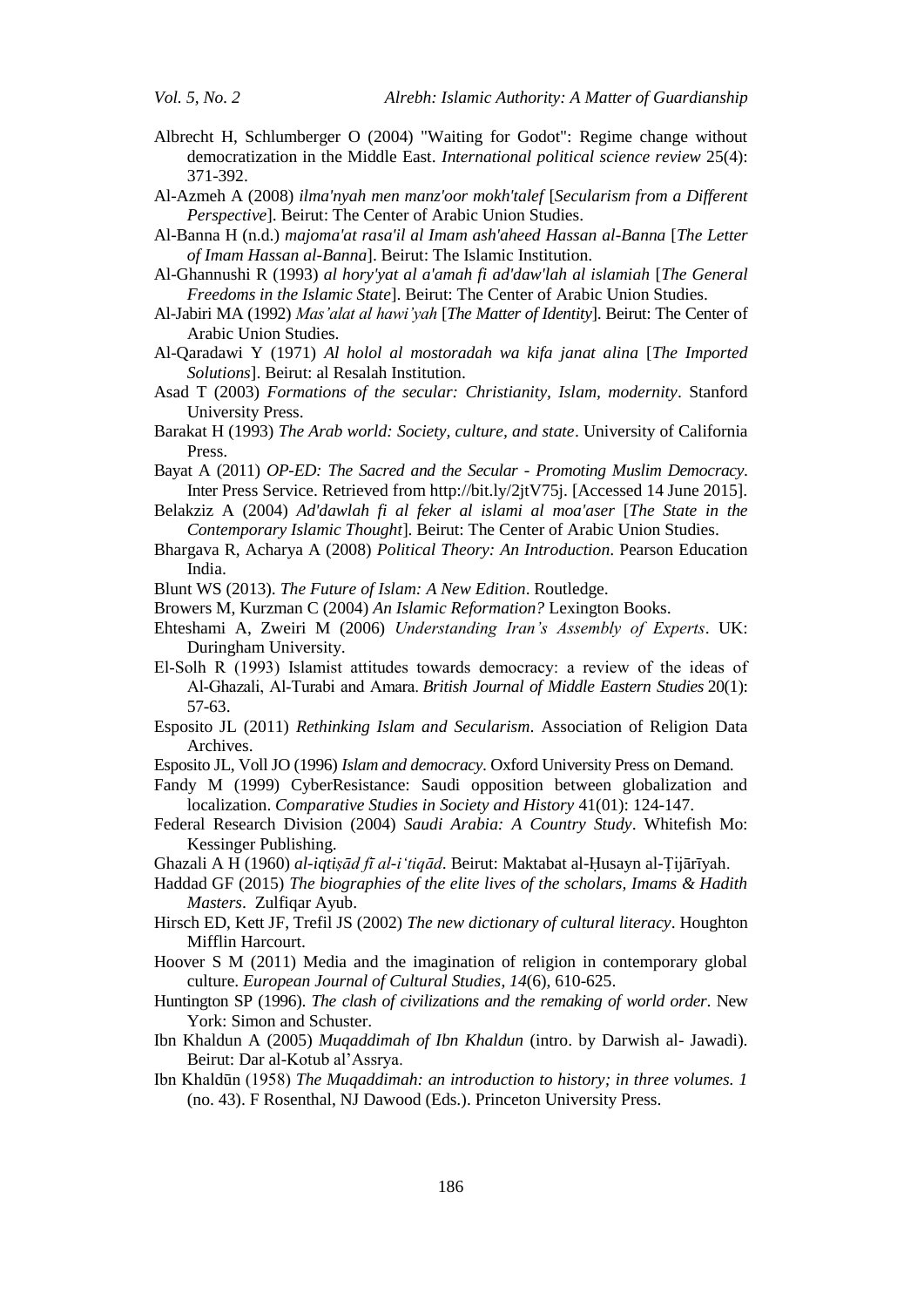- Imara M (1987)*, Almaniyya wa Nahdatuna al-Haditha* [*Secularism and our modern renaissance*]. Cairo: Dar al-Shoroq.
- Iqbal Z, Lewis MK (2014) "The Islamic position on corruption." In MK Hassan, MK Lewis (Eds). *Handbook on Islam and Economic Life,* 283-310. Edward Elgar Publishing.
- Jadaane F (1979) *osos at'taqadm end mofakeri al islam fi al alalm al araby* [*The Principles of Progress in the Minds of Islamic Thinkers in the Arab World*]. Beirut: The Arabic Institution of Studies and Publication.
- Khatam A (2010) Struggling over Defining the Moral City: The Problem Called "Youth" in Urban Iran, 207-224. *Being Young and Muslim: New Cultural Politics in the Global South and North*.
- Lewis B (2010). *Faith and power: religion and politics in the Middle East*. Oxford University Press.
- Luckmann T (1979) The structural conditions of religious consciousness in modern societies. *Japanese Journal of Religious Studies*, 121-137.
- Mahmoud ZN (1971) *Tajdeed Al Fiker Al Arabi* [*Renewal of the Arabic Thought*]. Beirut: Dar Ashorooq.
- Menoret P, Al-Otaibi A (2010) Rebels without a Cause? A Politics of Deviance in Saudi Arabia, 77-90. *Being Young and Muslim: New Cultural Politics in the Global South and North*.
- Mills C W, Gerth HH (Eds) (1958) *From Max Weber: essays in sociology*. Oxford University Press.
- Moussa S (1993) *Mahi'a Al Nahd'dah* [*What Is Renaissance*]. Cairo: General Egyptian Book Organization.
- Najjar FM (1996) The debate on Islam and secularism in Egypt. *Arab Studies Quarterly* 18(2): 1-21.
- Nasr SH (2009) *The heart of Islam: Enduring values for humanity*. Zondervan.
- Nasr V (2007) *The Shia revival: How conflicts within Islam will shape the future*. WW norton & Company.
- Niblock T, Malik M (2007) *The political economy of Saudi Arabia*. New York: Routledge.
- Norris P, Ronald I (2011) *Sacred and secular: Religion and politics worldwide*. Cambridge University Press.
- Oumlil A (1985) *Al Eslahat al Arabiyah wa ad'dawllah al wataniah* [*The Arabic Reforms and the Nation State*]. Casablanca: The Arabic Cultural Center.
- Qutb S (1992) *Al- mustaqbal hatha ad'din* [*The Future is for this Religion*]. Cairo: Dar Ashorooq.
- Peterson S (2010) *Let the swords encircle me: Iran-a journey behind the headlines*. Simon and Schuster.
- Rahimi B (2007) Iran: the 2006 Elections and the Making of Authoritarian Democracy. *Nebula* 4(1): 285-291.
- Rozario S, Samuel G (2011) Introduction to special issue of Contemporary Islam: Islamic piety and gender relationships among contemporary Muslims. *Contemporary Islam* 5(3): 219-223.
- Sohrabi-Haghighat M (2011) New Media and Social-Political Change in Iran. *Cyber Orient: Online Journal of the Virtual Middle East* 5(1): NN. Retrieved from http://bit.ly/2h6ttag. [Accessed 14 May 2015].
- Souryal SS (1987) The religionization of a society: The continuing application of Shariah law in Saudi Arabia. *Journal for the Scientific Study of Religion* 26(4): 429-449.

Swatos WH, Kivisto P (1998) *Encyclopedia of religion and society*. Rowman Altamira.

Tamimi A, Esposito JL (2000) *Islam and secularism in the Middle East*. NYU Press.